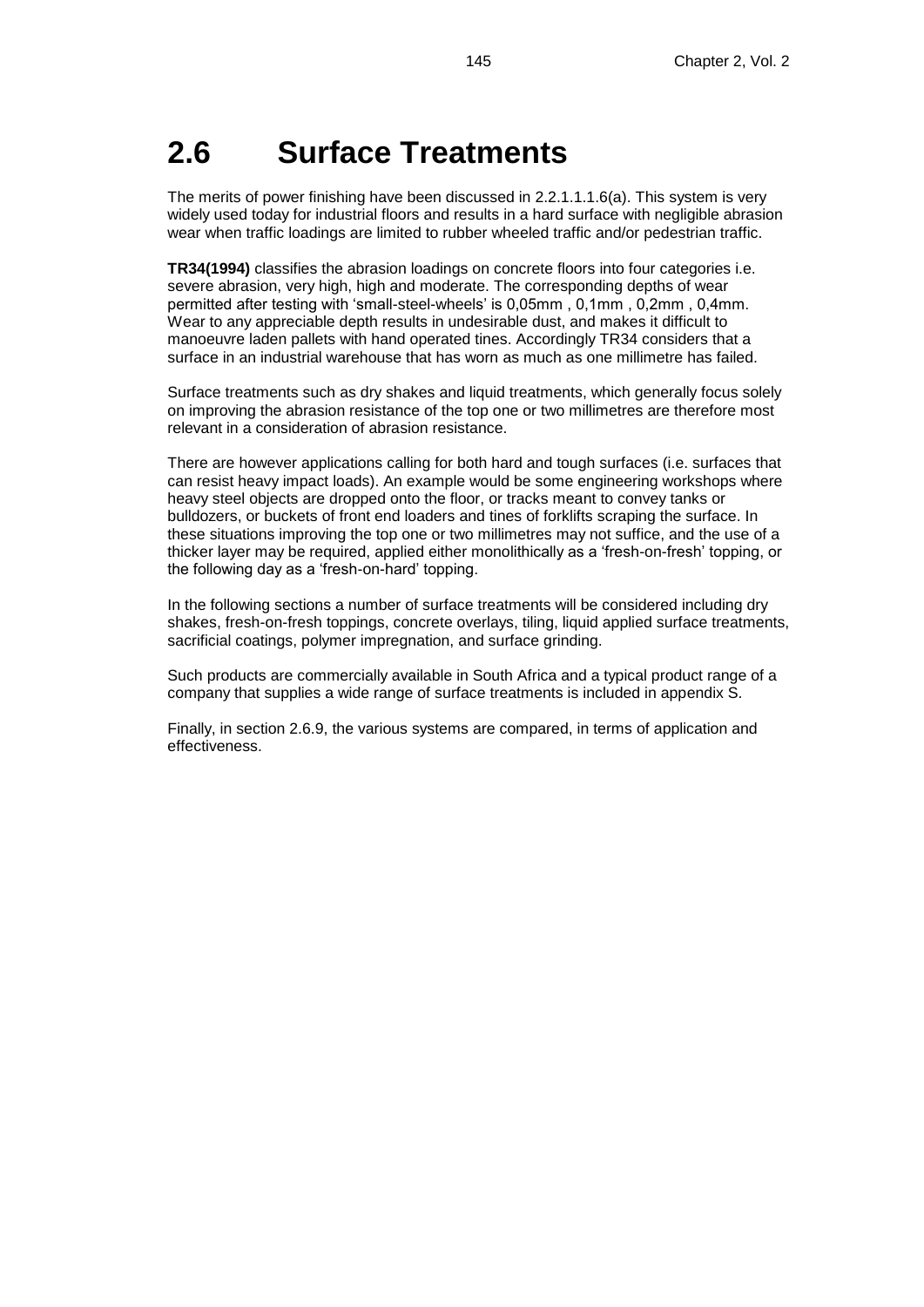## **2.6.1 Dry Shakes**

### **Background**

**Speers(1999)** explains that dry shakes enhance concrete surfaces not least of which is increased abrasion resistance. They have an established track record of fifty years, are cost effective, and are specified world-wide. Typically dry shakes consist of one part cement (with or without an extender), and two parts aggregate, which may be metallic or non metallic.

Today's dry shake topping is a complete 'concrete mix' in a kiln dry state, applied to the surface of freshly laid concrete to form a monolithic finish. Application rate is generally between 5 kg/m<sup>2</sup> to 7 kg / m<sup>2</sup>, by automatic telescope spreaders or by hand. The topping absorbs a proportion of the free water from the concrete mix in the slab to lower the w/b of the surface. Power floating and or power trowelling follows and results in a wearing surface, typically 2mm to 4mm thick, with excellent abrasion resistance, where the aggregate used in the dry shake mostly determines performance.

**TR34(1994)** explains that timing is critical in applying dry shakes. It should be applied while there is still some bleed water, to assist in moistening the cement/aggregate, but too much water will at a later stage lead to 'crazing' cracks. On the other hand, too little water results in inferior bonding of the dry shake leading to delamination. Delamination can also take place where water becomes trapped below the dry shake layer as a result of delayed bleeding.

Dry shakes have various benefits. The surface is finished monolithically with the slab, ensuring *good bonding* and *economy* from the fast track all-in-one-visitation operation. Economy is also achieved by using a base concrete of average grade, and this does not compromise the hard abrasion resistant surface achieved by the application of the dry shake. Further economy is achieved by low maintenance costs.

Performance is enhanced in many ways; they are *non dusting*; can be made *slip resistant* and easy to clean; increased surface density results in *reduced permeability*; malleable iron dry shakes result in improved *impact resistance; aesthetics* can be improved in terms of quality smooth finishes and various colours. Iron oxide pigments are ideal for colouring and are both light stable and are cost effective in reds, browns, charcoal and yellows. Green and blue chromium based oxides are far more expensive. For maximum light reflectance white oxides with white cement can be used.

Two parameters generally used to assess the potential performance of a dry shake aggregate relative to abrasion resistance are aggregate abrasion value, and Mohs hardness. The former indicates loss of material from a steady grinding-with-abrasive process, while the latter essentially relates to scratch-resistance/hardness. The two attributes are generally, but not always related. For example, ferro-silica may be judged to be a very wear resistant material as it has a very low aggregate abrasion value, and also judged a very hard material as it has a high Mohs value. Quartz on the other hand has a much higher aggregate abrasion value of 18, and therefore appears to be inferior to ferrosilicon in terms of abrasion resistance, but its Mohs hardness is a relatively high seven. Conversely, an iron alloy may be 'abrasion resistant' with an aggregate abrasion value of three, but may be relatively soft in terms of having a Mohs value of five. It is highly wear/grind resistant but is not very hard, so that its has a resilient/shock-absorbing response to impact loads.

[For impact loads, aggregates should be tough/malleable rather than brittle. In addition to the Mohs hardness scratch test, the LA abrasion test for aggregate should also be used. The former distinguishes between hard and soft, the latter between tough/malleable and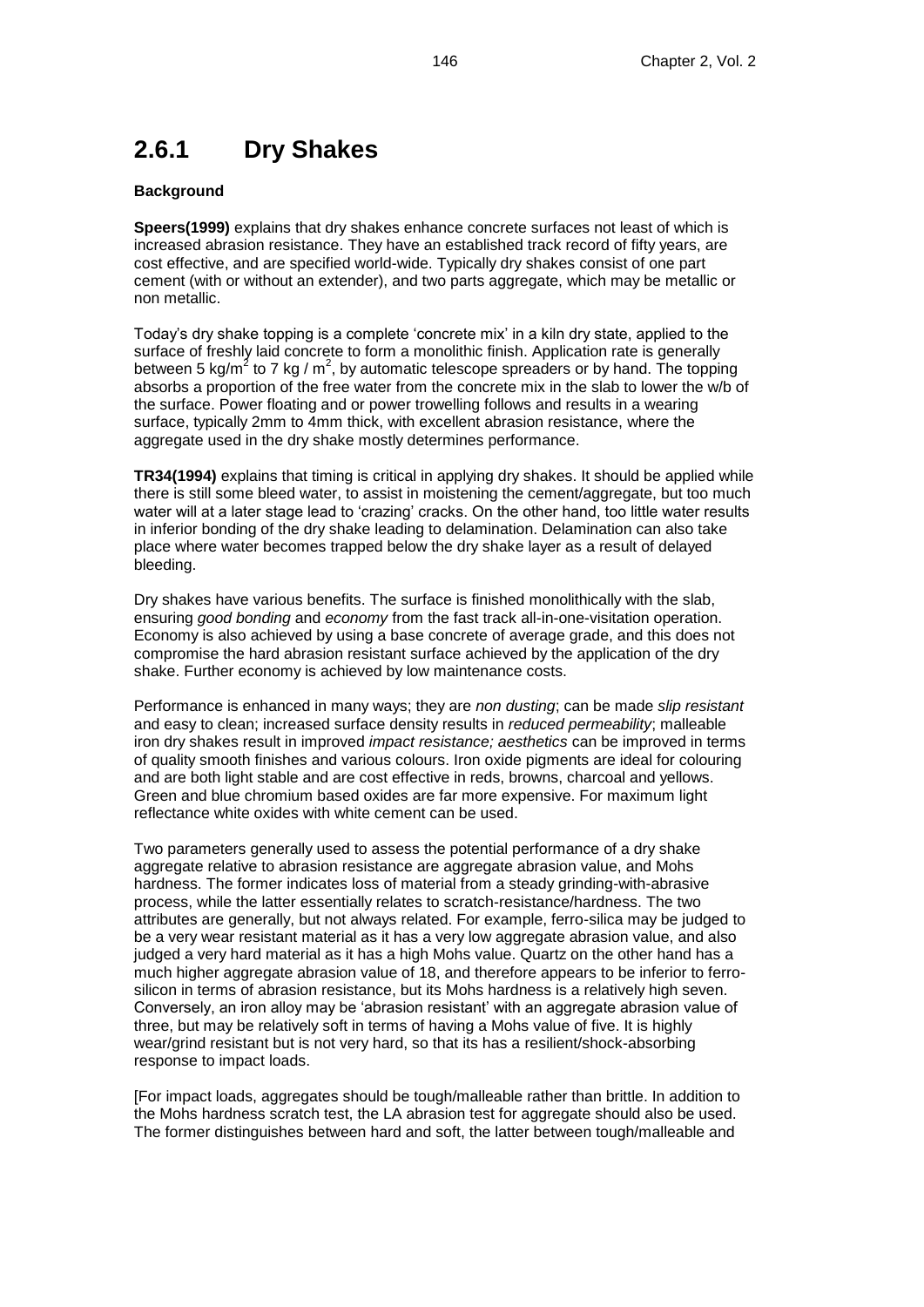brittle. Ideally aggregates subject to abrasion with an element of impact should be both hard and tough/malleable].

The aggregate component of metallic dry shakes may either be a pure metal or an alloy. On the other hand the aggregate used for non-metallic dry shakes may be a natural mineral such as silica or quartz, or synthetic. These aggregate types are considered below.

### **2.6.1.1 Metalic Dry Shakes**

In this section the various metallic dry shakes are considered under separate headings.

### **2.6.1.1.1 Metals**

**Speers(1999)** states that iron (and steel) chippings have excellent abrasion and impact resistance, but are susceptible to corrosion in exposed areas, evidenced by brown spots.

**Ahlers(1928)** speaks of 'metallic hardeners' that could be applied as part of a topping, or directly to the final surface level with no other treatments. The latter would be referred to as a 'metallic monolithic surface' and is both simple and cost effective. Typical Ahlers dosed at 30 lbs per 100 square feet (or 1,5kg/m<sup>2</sup>).

**Schuman(1939)** applied an abrasive between a loaded spinning disc and the specimen [=*sliding fine-abrasive*, see appendix U.5.14] and found reduced abrasion resistance for specimens finished off with a top coat of oily metallic aggregate. This was evidenced by excessive pitting. On the other hand a top coat of cement and metallic aggregate [presumably free of oil] greatly enhanced abrasion resistance.

**Scripture(1954)** found that malleable iron aggregate increased abrasion resistance (sliding fine-abrasive) by approximately 400% relative to mineral aggregates.

**Samson(2000)** *Ferroshield* (see appendix S) is an example of a commercially available 'iron aggregate dry-shake floor hardener '.

### **2.6.1.1.2 Alloys**

**Speers(1999)** reports that high density ferrous alloys (e.g. high density ferro-silicon alloy with some titanium) and also non ferrous alloys have very high abrasion resistance and do not oxidise. 'Soft' alloys with relatively low Mohs values, such as iron alloys, still have very good abrasion resistance (as well as impact resistance).

### **2.6.1.2 Non-Metalic Dry Shakes**

### **2.6.1.2.1 Natural**

Natural dry shakes generally consist of one part binder to two parts fine aggregate, preblended and packaged in bags.

### **(a) Silica**

**Speers(1999)** reports that these aggregates are generally made of common, cheap sands, which are typically no harder than the concrete aggregate resulting in minimal benefit.

**Schuman(1939)** did abrasion tests using revolving rotating spinning discs (sliding fineabrasive) and found increased abrasion resistance for specimens finished off with sand top coats.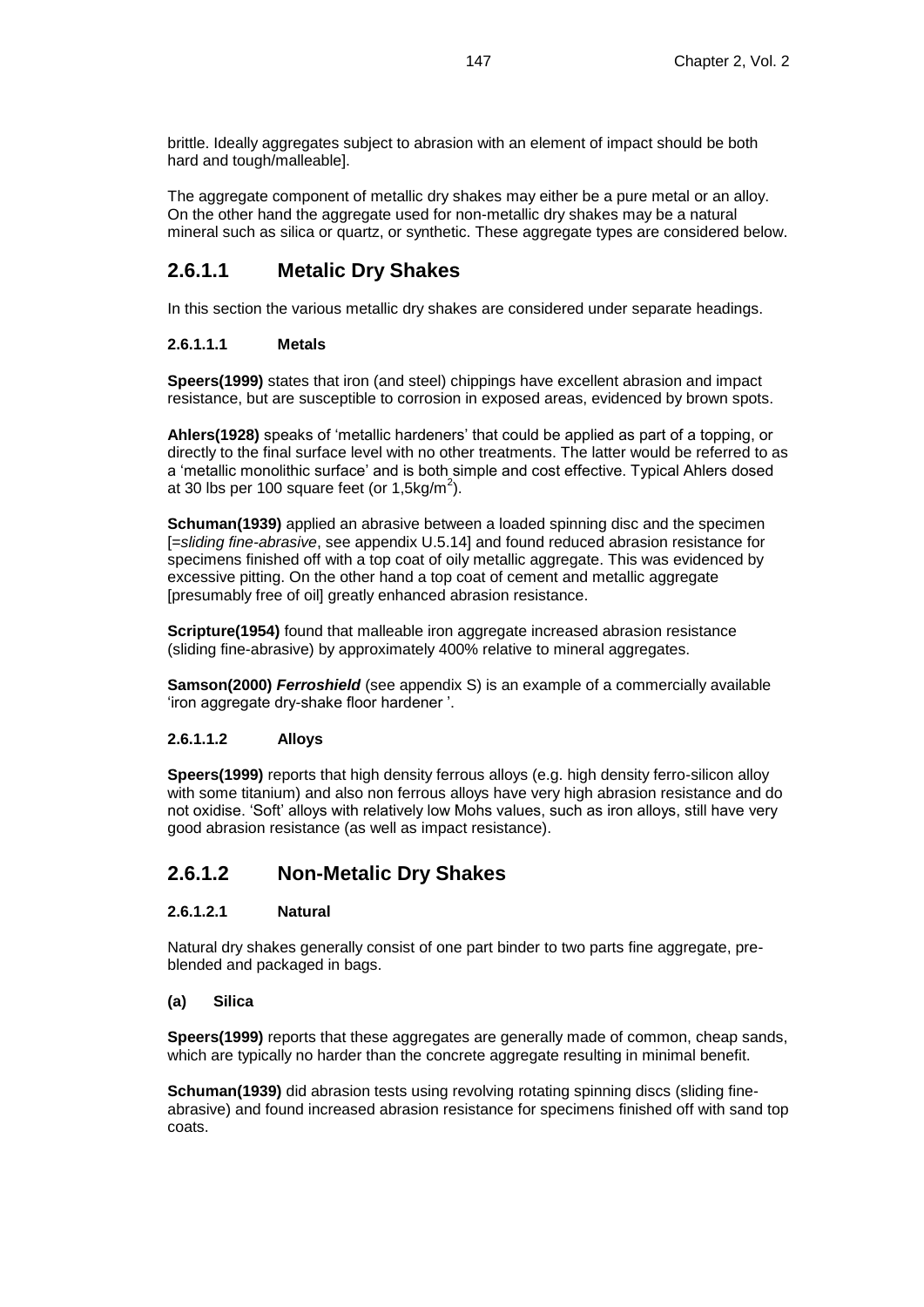**Samson(2000)** Samtech Floor Screed (see appendix S) is an example of a commercially available 'silica aggregate hardener and conditioner for concrete floors'.

### **(b) Quartz**

**Speers(1999)** reports that these aggregates come in various forms with various degrees of hardness.

**Ahlers(1928)** did abrasion tests using *rolling steel wheels* (see appendix U.4.04) to determine the abrasion resistance of natural non-metalic dry shakes consisting of cement with various combinations of grit and sand, invariably with  $a/c = 2$  (by volume). The results were on a par with the metallic hardeners tested at the same time.

### **2.6.1.2.2 Synthetic**

**Speers(1999)** states that synthetic dry shakes are generally made with slag aggregates, which can be extremely hard. They do however require careful crushing and blending to obtain the desired grading.

#### **2.6.1.2.3 Pure Cement**

**Schuman(1939)** applied an abrasive between a loaded spinning disc and the specimen [=*sliding fine-abrasive*, see appendix U.5.14] and found improved abrasion resistance for specimens finished off with a top coat of cement.

[Normally cement by itself is softer than concrete, since generally aggregates are harder than cement. Abrasion tests done by Addis(1989) confirmed this. However where a binder is applied as a dry shake, and worked into the surface, it will have the effect of reducing the w/b ratio of the paste and at the same time increase its plasticity and subsequent density. Thus the hard aggregate component will be strongly bonded in the matrix, which accounts for the increase in abrasion resistance].

### **2.6.1.2.4 Relative Performance**

An attempt is made in this section to compare the relative effectiveness of various dryshakes in increasing abrasion resistance.

**Kettle(1986)** did abrasion tests using the C&CA apparatus [=rolling steel wheels*,* see appendix U.4.06] on different dry shakes and found that both the natural aggregate and cement dry shakes did not produce significant improvements in the abrasion resistance of slabs which had already benefited from repeated power trowelling.

**Fentress(1973)** did abrasion tests according to DIN52108 [=(sliding fine-abrasive), see appendix U.5.02] and found that the abrasion resistance of iron / cement shakes were the best, pure cement was second, a red [aggregate] shake was third, while a sand/cement blend was the worst.

[The good performance of the cement paste may probably be ascribed to an increased paste/aggregate bond from a lower w/b and increased density].

From all the statements made in 2.6.1.1 through 2.6.1.4 it is possible to construct a hierarchy of performance of the abrasion resistance for the various dry shakes as follows:

- 1 Cement/strong steel alloy
- 2 Cement/steel or iron shot
- 3 Cement/synthetic aggregate
- 4 Cement/quartz aggregate
- 5 Cement/silica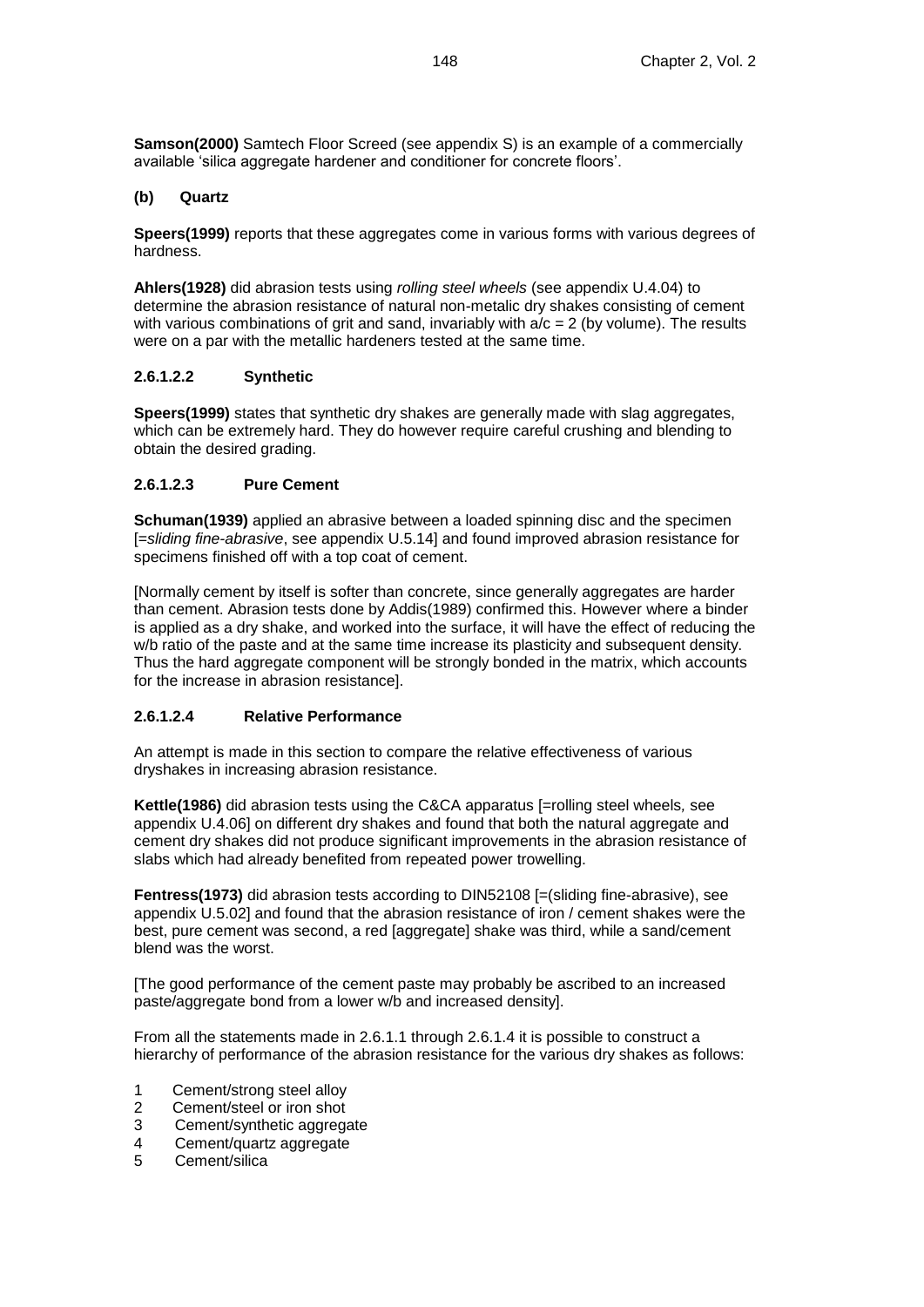- 6 Cement (This may be higher up if it improves the w/c and density of the existing mortar where a hard aggregate is used).
- 7 Alloy or steel without additional cement
- Quartz of silica without additional cement

Note that the position shown for silica and quartz is not very clear from the literature. Some authors have reported a great improvement in abrasion resistance, while others say that these materials contribute minimally. Clearly the hardness of quartz will vary depending on its exact mineral composition. It is further evident that both materials will appear to make a large improvement when added to a concrete that was made with a relatively soft limestone aggregate, and conversely their performance in say an andesite mortar may even appear to be detrimental to abrasion resistance.

#### **Sectional Summary and Conclusion on 'Dry Shakes'**

*Metallic* dry shakes are able to enhance abrasion resistance very substantially, particularly in the form of malleable iron aggregate. They may be applied directly to the surface, but preferably with additional cement. They should be free of oil. Unfortunately they do create stains on the concrete in areas that receive water.

*Metallic alloy* dry shakes on the other hand may not be corrosive, but may be much more expensive with no addition performance benefits.

*'Soft' alloys* have excellent impact abrasion resistance, the resilience of the material absorbing some of the shock.

*Non metallic* dry shakes appear to have variable performance, from almost as good as metallic shakes on the one hand, to virtually no improvement on the other. Clearly the hardness of the dry shake material relative the hardness of the aggregate in the host mortar is important. Extremely hard synthetic materials such as silicon carbide should yield very hard surfaces.

Finally, the additional expense of dry shakes may not always be justified where power trowelling is capable of yielding a very hard abrasion resistant surface by itself. Furthermore the depth of a dry shake surface is generally limited to a few millimetres, and this may be unsuitable for certain applications.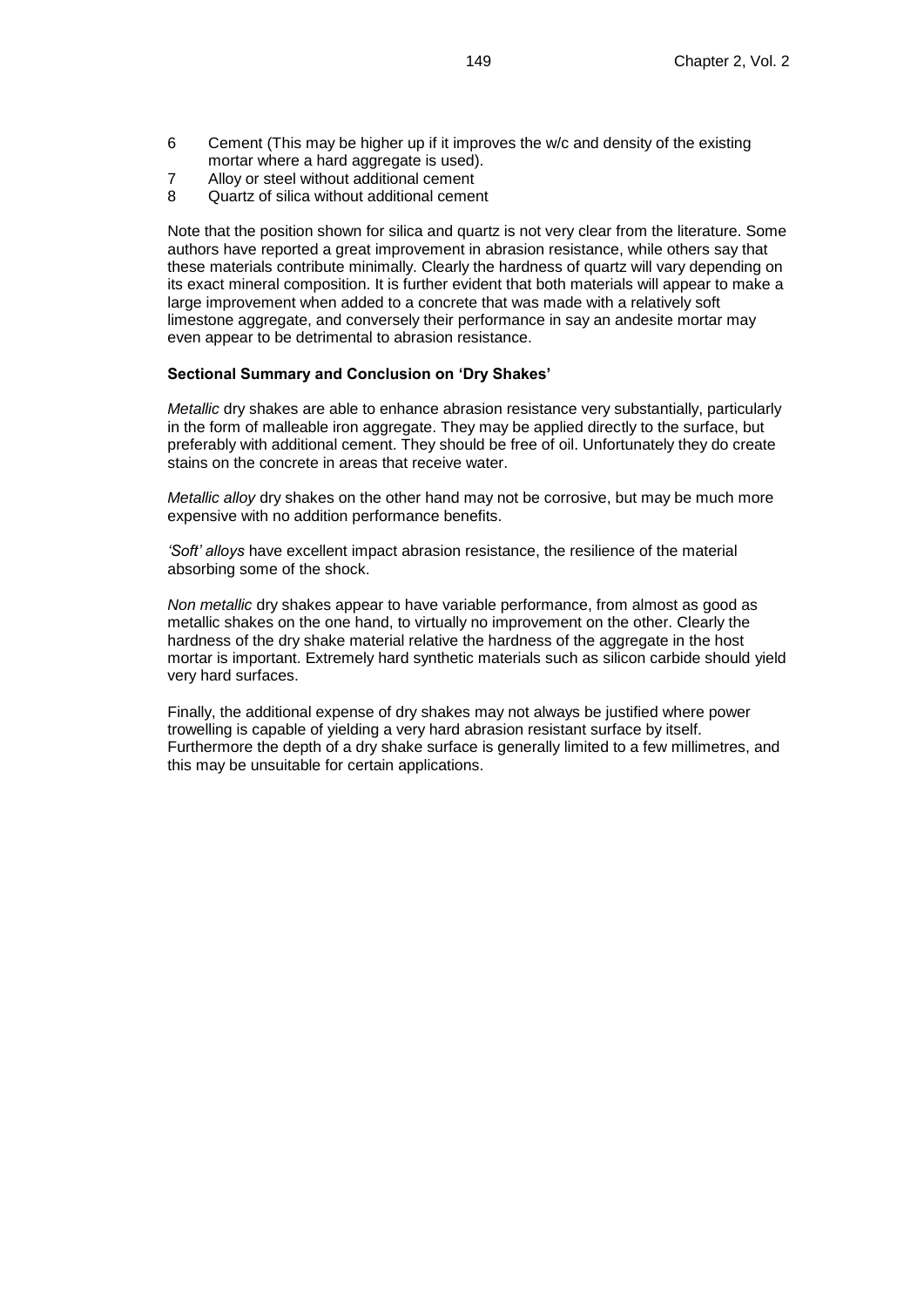## **2.6.2 Fresh-on-fresh Toppings**

As the title implies, fresh-on-fresh toppings, also called monolithic toppings, are placed on the base concrete within a few hours resulting in an excellent bond to the base concrete. This ensures that even where the surface is as little as 10mm thick, it will not debond if properly constructed. It also means that superior materials may be used without adding too much to the overall cost. Being thicker than a dry shake surface it will withstand greater impact forces as well as 'deep abrasion':

It is clear from **Ahlers(1928)** that various special toppings have been in use or under consideration for many decades. Ahlers describes nine different topping surfaces tested by rolling steel wheels (see appendix U.4.04) moving circumferentially under load. The 16 hour test was considered to equate to 11 years of traffic that included steel wheeled traffic.

He considered both metallic and non-metallic materials, which were generally applied monolithically in specially blended 'toppings' that were typically one inch thick. All the results were considered to be very good with average depths of wear ranging between 0,3mm and 1,6mm. Of special interest is that a non metallic topping consisting of one part cement and two parts 'grits' and that was steel trowelled 'until it was impossible to make any further impression with a steel tool' had almost as good an abrasion resistance as the best of the metallic toppings.

**Siro(1991)** pointed out that while the practice of strewing cement on the surface (followed by power finishing) was effective in absorbing water and so lowering the w/b ratio and producing a hard outer skin, this skin tended to be much thinner than would be the case if a rich topping mix of 10mm to 20mm had been applied fresh-on-fresh.

Siro makes reference to the Finnish Concrete Floors Classification. A class 1 surface is to have a 10mm to 20mm fresh-on-fresh special concrete layer of either quartz, metal, silicon carbide, or electro corundum, and must have less than 1mm of wear according to the Finnish abrasion test (=*rolling steel wheels*, see appendix U4.01). With quartz as aggregate it was possible 'to attain the highest wear resistance grade', comparable with a metallic aggregate (although toppings with metallic aggregates were ideal where vehicles with steel tracks were used).

A class 2 surface may consist of a dry shake incorporated into a 50MPa surface layer. In this case up to 3 mm of wear is permissible. Class 3 and 4 are progressively more lenient. The point to note here is that the Finns consider a special topping layer to be superior to a dry shake.

**TR34(1994)** refers to monolithic toppings (formally referred to as granolithic toppings) as special layers of concrete which are placed onto the base concrete slab when it is between one to three hours old. In nearly all cases the long strip construction method is used. Monolithic toppings are generally rich in binder, typically 500kg/m<sup>3</sup> with w/c = 0,4 or less, one part natural sand and two parts 10mm coarse aggregate. Final finishing is done with a power float and power trowel, resulting in a surface with excellent abrasion resistance.

**Samson(2000)** Ferroshield Screed and Floroguard Screed (see appendix S) are examples of commercially available 'monolithic toppings' for concrete floors. The former incorporates iron aggregate and the latter silica.

**Paving** typically uses a base concrete and a fresh-on-fresh topping of surface concrete, which may be pigmented. As the latter is generally only about 6mm to 8mm thick, the possibility exists for incorporating into this layer materials that are known to improve abrasion resistance. This may include hard aggregates, metallic aggregates, high percentages of cement etc.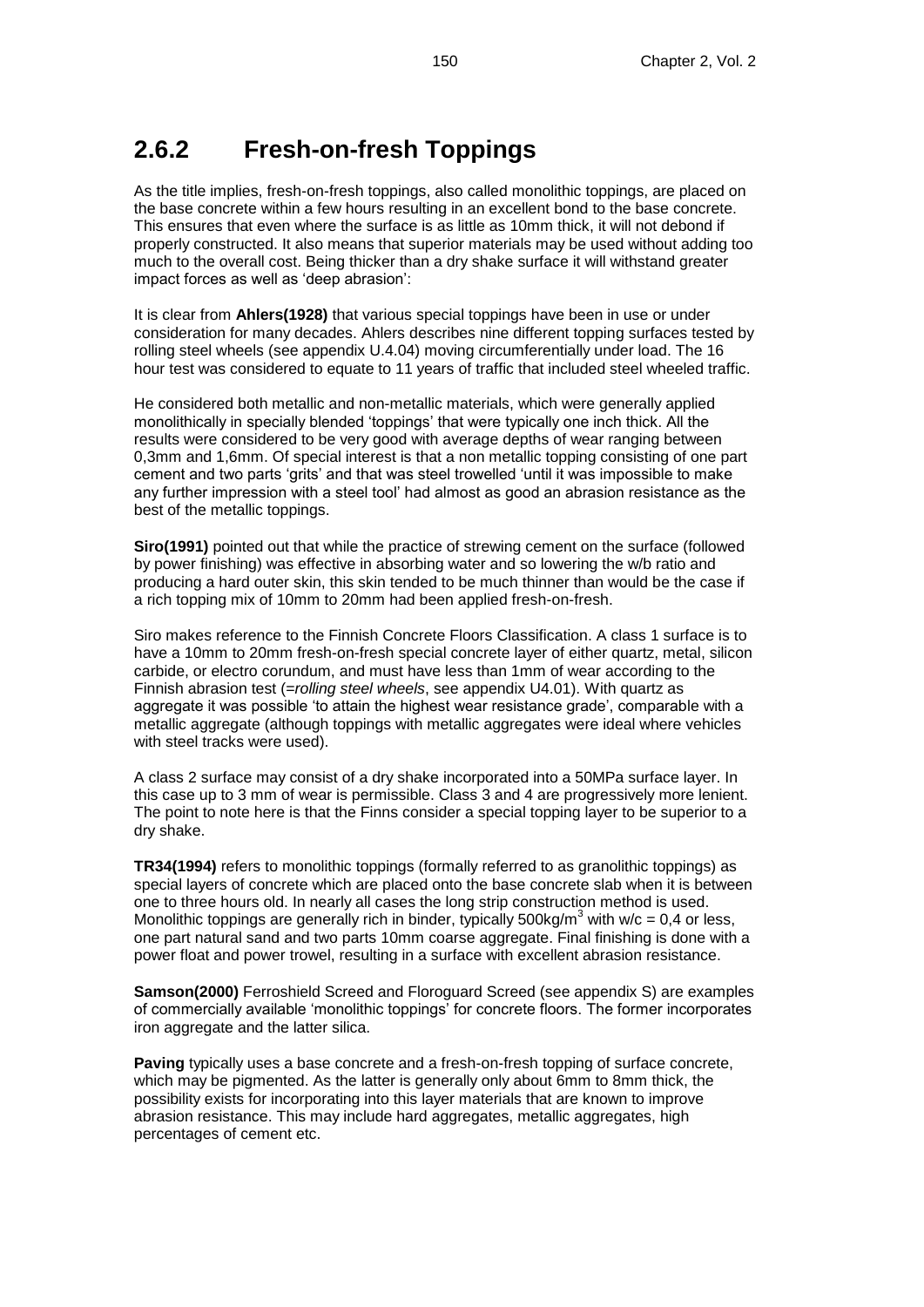**Pesch(1980)** reports that highly wear resistant paving blocks, with abrasion values of below 3cm<sup>3</sup>/50cm<sup>2</sup> for the DIN52108 abrasion test (=sliding fine-abrasive, see appendix U.5.02) have been used in Germany where impact is present or in the case of vehicle traffic with steel tyres. Note that the acceptable limit is normally 15cm<sup>3</sup>/50cm<sup>2</sup>.

**Dreijer(1980)** reported that paving blocks that had been provided with a top layer of 'face concrete' suffered very badly in the very severe winter of 1962/63 experienced in the Netherlands. This layer was lost to the rest of the block. Later much care was placed on maximising the plasticity of the mix, in order to improve abrasion resistance, but the measures taken had the useful side effect of dramatically improving the inter-layer bond as well. (Increased plasticity is generally achieved with more fines in the form of a higher cement content and more water. This has the effect of reducing voids as well as promoting good bonding between 'face' concrete and 'heart' concrete, and of course also increases abrasion resistance). At any rate these measures proved effective as very few problems were experienced in the equally severe winter of 1978/79 in product supplied by producers who had implemented the recommendations of maximum plasticity and 48 hour curing.

[Maximising the moisture in both the base and surface concrete is the surest way of improving bond between the two layers. In addition, increasing cement content will have the added benefits of increasing plasticity and supplying added cementing material, thus improving bond further. However there is a limit to how far the *surface* concrete can be plasticised in this way, since this also increases its adhesion to the tamper shoes, resulting in 'tamper stick'. It follows that the adhesion of the surface layer to the tamper must be less than its adhesion to the base or 'heart' concrete. Furthermore the internal cohesion in the base concrete must exceed tamper/surface-concrete adhesion. In practice a relatively dry surface mix, with a high cement content to ensure good abrasion resistance, will bond well to a relatively moist base, neither will it adhere to the tamper. However care must be taken to ensure that the surface concrete is not so dry that entrapped air cannot be expelled during the vibration process. On the other hand the degree of plasticity/moisture that the *base* concrete can tolerate is limited by the onset of slump].

#### **Sectional Conclusion**

Fresh-on-fresh toppings are cast monolithically with the base slab after a delay of a few hours. They have a high cement content together with special hard wearing aggregates, resulting in a hard and tough surface. They are generally between 10mm and 40mm thick, and consequently are better able to resist severe abrasion and impact effects than floors finished with dry shakes.

As with dry shakes timing is crucial. Fresh-on-fresh toppings should only be applied after bleeding in the base concrete has ceased, in order to prevent the possibility of a weak interface with subsequent delamination. It the delay period is too long, bonding with the base concrete will once again be compromised, and again, delamination may occur. Finally the moisture content in the topping is most important to ensure adequate compaction.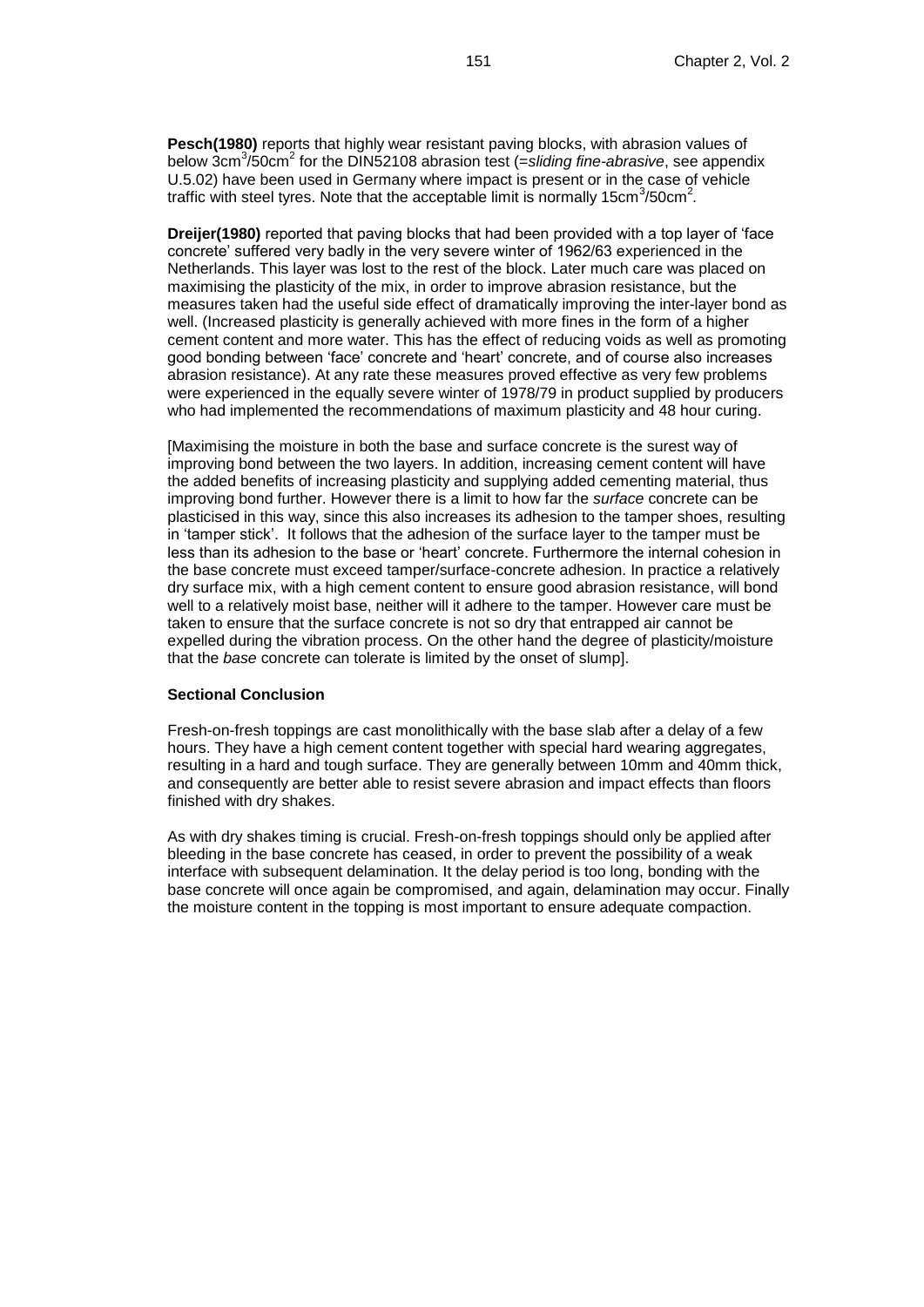## **2.6.3 Concrete Overlays**

**PCA(1996)** Concrete overlays are an obvious method of resurfacing existing surfaces, and in so doing create a new-like appearance and improve abrasion resistance. These may be fully bonded, partially bonded or unbonded to the existing surface.

[A fully bonded surface is generally achieved by roughing up the base surface followed by a vigorous rubbing with a cement slurry. In a partially bonded surface no surface preparation is made, other than some sweeping, while an unbonded surface is achieved by applying placing a membrane between the two surfaces (e.g. plastic sheeting) which will allow relative movement between the two surfaces. The mix proportions, curing, finishing procedure etc. may be tailored to achieve excellent abrasion resistance].

**Helland(1991)** reported on the use of a 80mm thick overlay made from high strength concrete (HSC), for use on a bridge in Norway, which had to have exceptionally good abrasion resistance to resist the very abrasive action of steel studded tyres on vehicles. A crucial element in this type of overlay is the bonding with the base concrete, which in this case was a relatively impermeable high grade structural concrete. To this end a latexcement slurry was applied to the sandblasted deck of the bridge. However insufficient time was allowed for the slurry to bond adequately, given the impermeable nature of the structural concrete in the deck. A drop in temperature of 10 to 15 $^{\circ}$ C from midday to midnight in Norway (in South Africa this could be as much as 25 degrees on the highveld in winter) resulted in stains of 0,15% to 0,25% in the overlay concrete, leading to debonding and cracks developing.

**Helland(1995)** reports on 130 MPa concrete (cylinder compressive strength!) being used as a 35 mm deep inlay to repair an existing 55MPa concrete road in Norway that had been severely rutted by steel studded tyres. The road was milled out to a depth of 35mm in two 800mm wide tracks. These were primed with an epoxy prior to concreting. Sawn sections representing both the old and new surface were subjected to accelerated abrasion testing (a machine consisting of four studded wheels, each attached to an arm which allows them to go along a circular track, see appendix U.3.03). The abrasion results for the high strength concrete were comparable to those normally obtained in massive granite. Following the tests it was possible to predict that the new surface would have four times the life of the old. After six years of service, the pavement was performing as expected and no debonding had been observed.

### **Sectional Conclusion**

Concrete overlays are an economical method of repairing rutted concrete roads and surfaces. Because they are relatively thin (examples of 35mm and 80mm have been cited), they can be made with a relatively high cement content and special hardwearing aggregates. They utilise the structural strength of the existing slab, merely having to provide a hardwearing surface.

Preparation is crucial to ensure adequate bonding with the base concrete.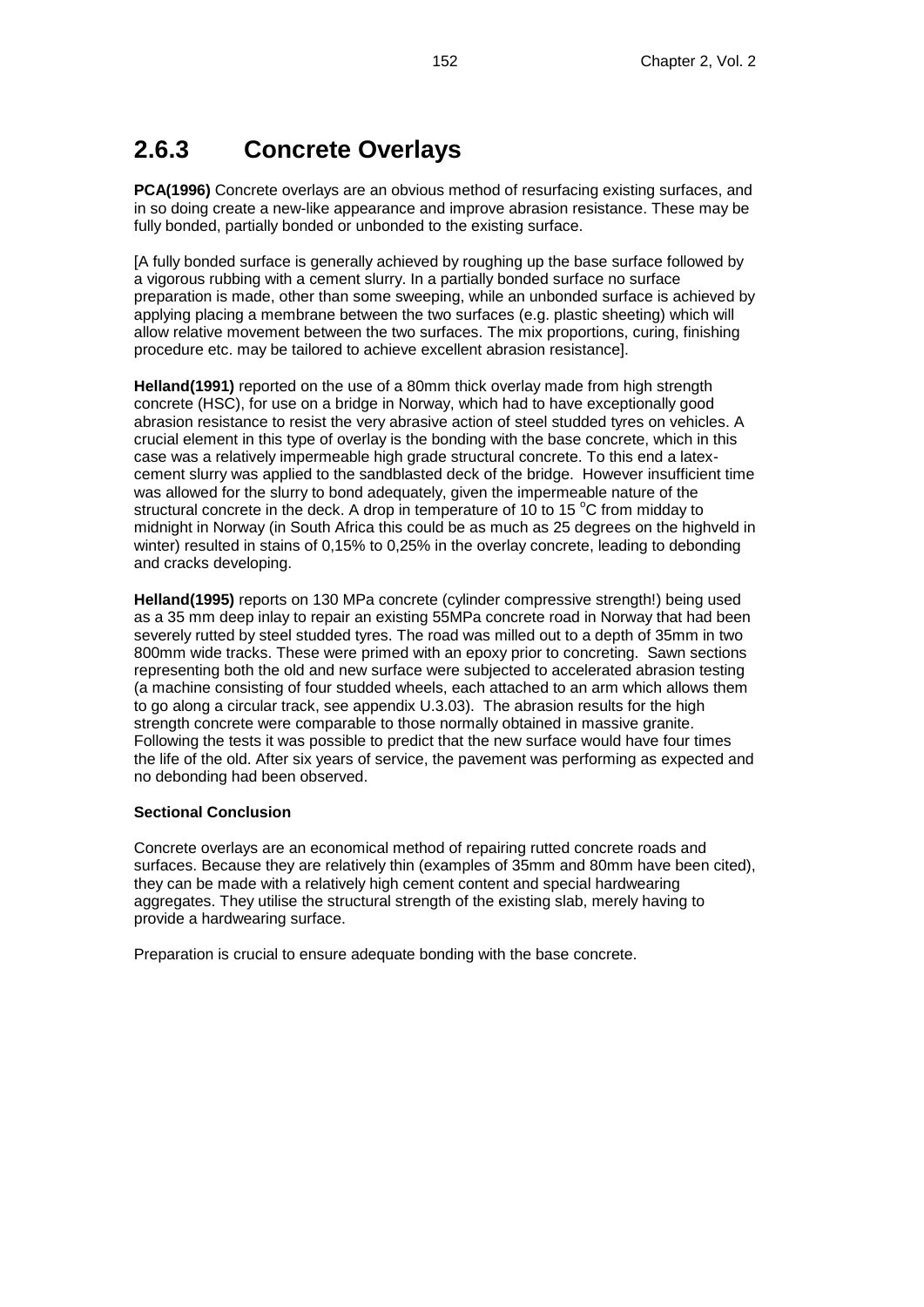## **2.6.4 Tiling**

Shopping malls make extensive use of tiling in heavily trafficked pedestrian areas. Tiles may be of natural stone, concrete or ceramics, and may have excellent abrasion resistance. These surfaces in effect become the overlay to the supporting concrete slab, and are periodically replaced once worn. It is however probably more correct to say that the concrete base is the subservient partner in the synergistic relationship, and that it is primarily there as a convenient support for the aesthetically pleasing tiles.

**Suda(1990)** used an abrasion machine with 'spiked' tyres (rolling studded tyres, see appendix U.3.05) and found that the abrasion resistance of specially tiled concrete pavers was vastly improved, with about one fortieth of the wear of equivalent untiled pavers. (It is not stated if the spikes are a hard rubber protrusion or made of steel). Using tiles as an overlay to concrete pavers to significantly improve abrasion resistance, or using paving as a support for tiles to enhance aesthetics? Either way a novel idea!

**Inuzuka(1995)** reports on the problem of asphalt surfaces in Japan that become unserviceable as a result of scratching from anti-skidding devices on tires in winter, and that melt in extreme heat in summer. One solution is to remove the asphalt and replace it with conventional concrete blocks on a bed of sand. The concrete is reported to be much more wear resistant. A second solution, which reduces the closure period of the road, involves some grinding of the asphalt by way of surface preparation, followed by an adhesive 3mm to 10mm thick bituminous material to 'glue' tiles to the asphalt. The tiles are generally 20mm to 40mm thick and typically 400mm square in plan area. They are made of an acrylic resin mixture with carbonic calcium, and fine aggregates mainly of roll mill slag. These tiles are extremely wear resistant, even more so than concrete paving. Wear tests (presumably with a studded wheel tyre apparatus) have shown that a wear depth of 80mm in asphalt is reduced to 23mm in concrete and 8mm with resin/slag tiles.

**Horiguchi(1995)** did abrasion testing (using rolling dressing wheels) on steel tiles that were grouted to concrete pavers. The steel tiles also had a rubber layer bonded to them as a wearing course. The rate of wear of the tiled pavers was 1/3 that of the 'plain concrete' and one tenth of 'bituminous concrete'.

### **Sectional Conclusion**

Tiles can be specifically manufactured to be very hard-wearing. Even though relatively thin they can have excellent flexural strength and may be ideal for resurfacing roads, asphalt and concrete etc.

On the other hand tiles may crack easily when subject to impact from hard objects.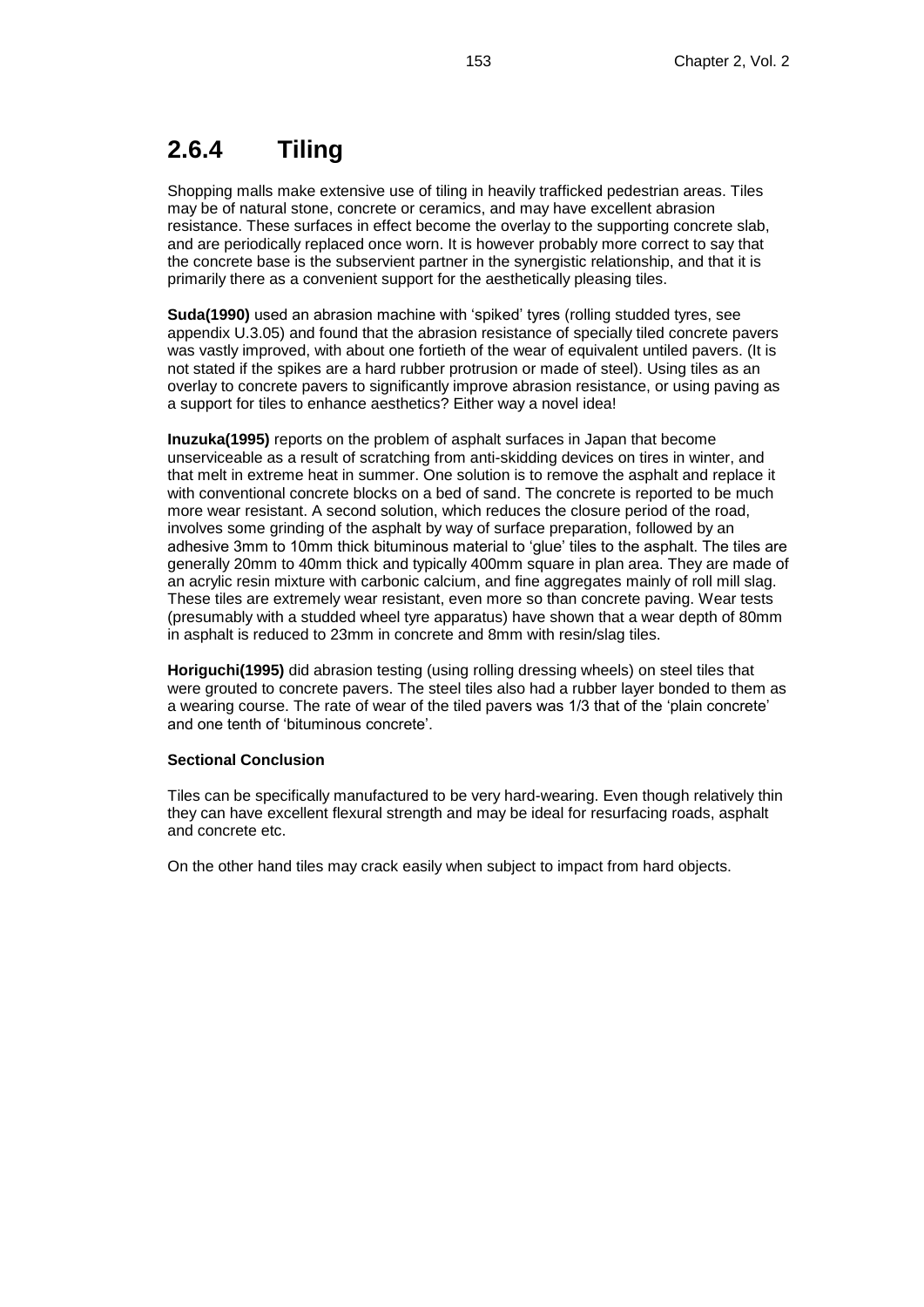## **2.6.5 Liquid Applied Surface Treatments**

### **Background**

Liquid surface treatments influence the 'micro surface texture' of concrete by filling pores/capillaries and valleys to give a smoother surface. The blocking of these pores will reduce the permeability and increase the density of the surface microstructure with corresponding reductions in initial surface absorption (ISA) and abrasion resistance respectively.

**Sadegzadeh(1986)** did parallel testing on various concrete surfaces using an initial surface absorption test (ISAT, see appendix U.8.01), the Impact rebound hammer, and an abrasion test (rolling steel wheels). He concluded that there was a very thin surface zone, the 'micro surface zone', the texture of which could be improved by liquid surface treatments, to varying extends, depending on the choice of the liquid treatment. He found that the ISAT and small steel wheel abrasion test were sufficiently sensitive to distinguish between liquid treatments of varying effectiveness, whereas the rebound hammer was not. This is because the influence of the rebound hammer goes deeper than the micro-surface zone, indeed it penetrates down into a zone which has a 'macro-surface texture'.

The macro-surface zone is affected by processes that influence the microstructure of the surface at a greater depth than do surface treatments. These processes include power trowelling, the application of dry shakes, and curing. The rebound hammer is in this instance found to be sensitive to variations in this somewhat deeper zone. This is because the rebound hammer measures the loss of energy due to local crushing of the cement paste, and the loss of energy due to the absorption of the stress wave set up in the material by the impact hammer, effects that extend beyond the zone of the micro-surface texture.

The limited penetration of the liquid surface treatments is thus demonstrated by the inability of the rebound hammer to differentiate between the various liquid surface treatments.

Two groups are generally used; reactive hardeners of various kinds (2.6.5.1), and insurface sealers (2.6.5.2).

### **2.6.5.1 Reactive Hardeners**

**Gill(1996)** states that when hardeners are applied to a concrete surface a chemical reaction takes place with the lime (whether hydrated or unhydrated) in the pores of the concrete matrix, resulting in a mixture of dicalcium or tricalcium silicate compounds, which hydrate even further to produce calcium silicate hydrates. Therefore liquid hardeners increase the strength of concrete by increasing the concentration of CSHs. It stands to reason that this crystalline growth in the pores reduces the permeability of the concrete. Penetration is in the region of <sup>1/</sup><sub>8</sub> ' to <sup>1</sup>/<sub>4</sub>', so that they do not wear away like surface sealers.

The effectiveness of the product is implied by the 10 year guarantee that 'many' manufactures offer. However, the following quote does seem to place a question in the mind of the reader (italics mine). 'Liquid hardeners *can* improve the abrasion resistance and reduce the dusting of a lower quality concrete floor. On higher quality concrete surfaces the need for a chemical floor hardener diminishes.'

**Chaplin(1991)** explains that sodium silicate or magnesium or zinc silico-flouride as dilute solutions react with CaO within the pore structure near the surface converting this to calcium silicate glass, or calcium fluoride. The pores are thus blocked with a glass like material. These substances are not known to greatly enhance abrasion resistance, as they are brittle and break down under wheel traffic, although Chaplin achieved quite good abrasion results (rolling steel wheels) with silico-fluoride. Hardeners are effective in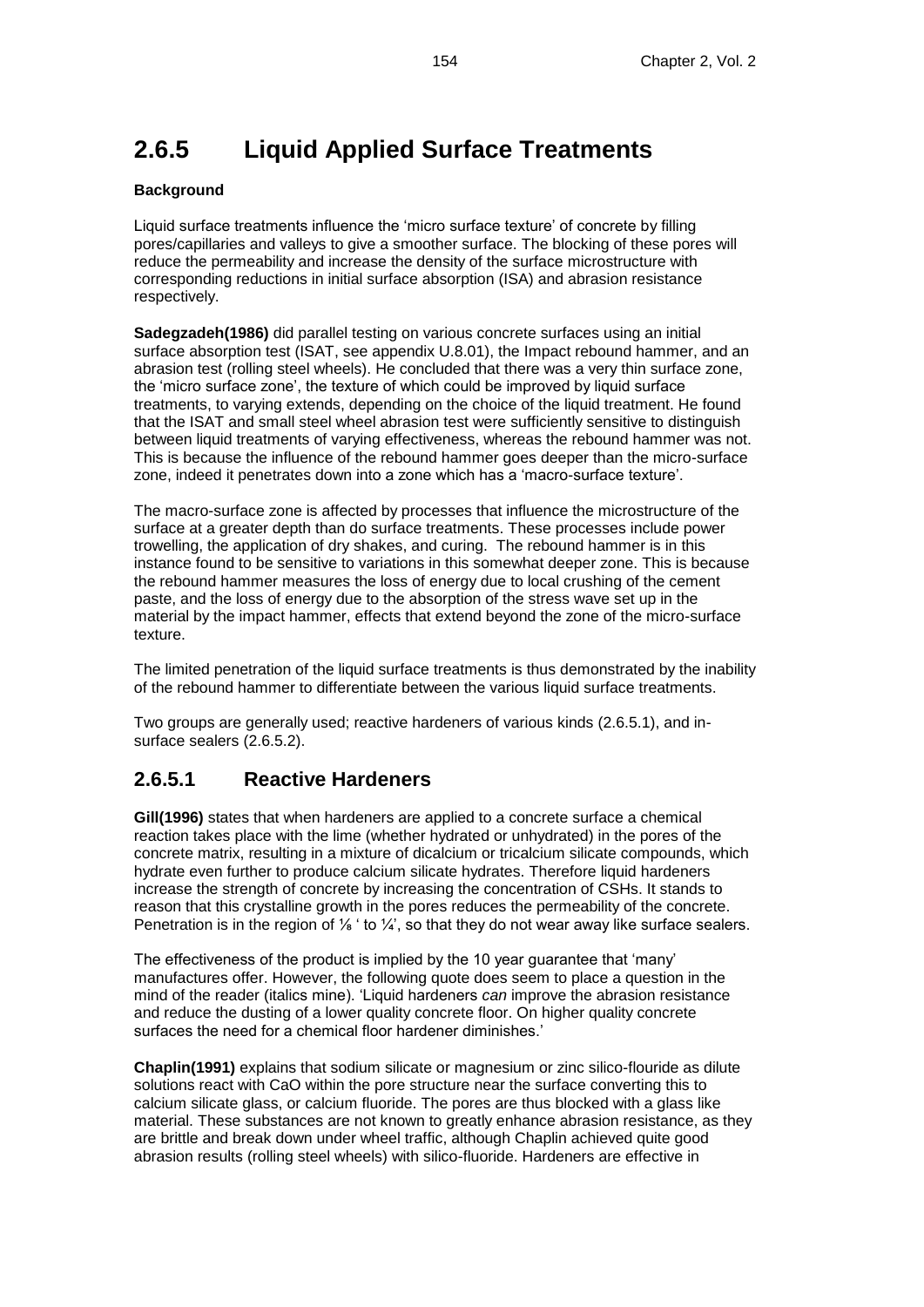reducing dusting in lighter applications. They are more effective on medium quality floors, but are unable to redeem poor quality finishes, and add little to good quality finishes.

**Lane(1978)** stated that surface hardeners densify and harden the surface of concrete and therefore improve the abrasion resistance. Tests with a revolving disc (sliding fineabrasive) showed that magnesium-fluosilicate had good abrasion resistance against rubbing action, while zinc-fluosilicate was better against the impact action of rolling dressing wheels.

**Liu(1991)** stated that magnesium fluorosilica and zinc fluorosilica were a means of increasing the abrasion resistance of defective floors, with the former chemical more effective in rubbing abrasion and the latter more effective in impact abrasion.

**Schuman(1939)** found hardeners were beneficial in improving the abrasion resistance of surfaces which had not been cured, but did not add much to cured surfaces. (Curing therefore was more important than treating with a surface hardener). Magnesium fluorosilicate was superior to silica water glass. (His test applied an abrasive between a loaded spinning disc and the specimen, i.e *sliding fine-abrasive*, see appendix U.5.13).

**C&CAofNZ(1997)** have produced a guide based on abrasion tests done using the *rolling steel wheels* (see appendix U.4.06). The document states that 'surface hardeners' improve the abrasion resistance of industrial concrete floors initially, but once the hardener layer is penetrated, the abrasion resistance reverts to that of an untreated concrete.

**Kettle(1986)** found that the application of concrete surface hardeners (e.g. sodium silicate, magnesium fluorosilicate) increased the abrasion resistance (=*rolling steel wheels*, see appendix U.4.06) of concrete only very slightly. They were more effective on lower w/c ratios than on mixes with higher ratios. Adequate curing appeared to be more effective in improving abrasion resistance than the application of surface hardeners.

**Samson(2000)** 'Converseal 200'S' & 400' (see appendix S) is an example of a commercially available 'silicaonate sealer and densifier' for concrete floors.

#### **Sectional Conclusion**

Apart from Gill(1996), who has a very positive view, the other investigators highlight various limitations (i.e. reactive hardeners only enhance abrasion resistance in certain applications).

Their findings (excluding Gill) may be collated as follows:

- Reactive hardeners consist of diluted solutions of sodium silicate or magnesium or zinc silico-flouride
- They react with CaO within the pore structure near the surface converting this to calcium silicate glass, or calcium fluoride. The pores are thus blocked with a glass like material.
- Hardeners are effective in light applications in reducing dusting, but are brittle and break down under concentrated loads
- Their effectiveness is limited to the very topmost surface, so that once this has been penetrated, the rate of abrasion wear proceeds as if no hardener had been applied.
- They must be carefully selected to suit the abrasive load. For example magnesium-fluosilicate had good abrasion resistance against rubbing action, while zinc-fluosilicate is better against impact action.
- They improve the abrasion resistance of medium quality floors, but add little to hard and well cured floors, and are unable to redeem poor quality surfaces.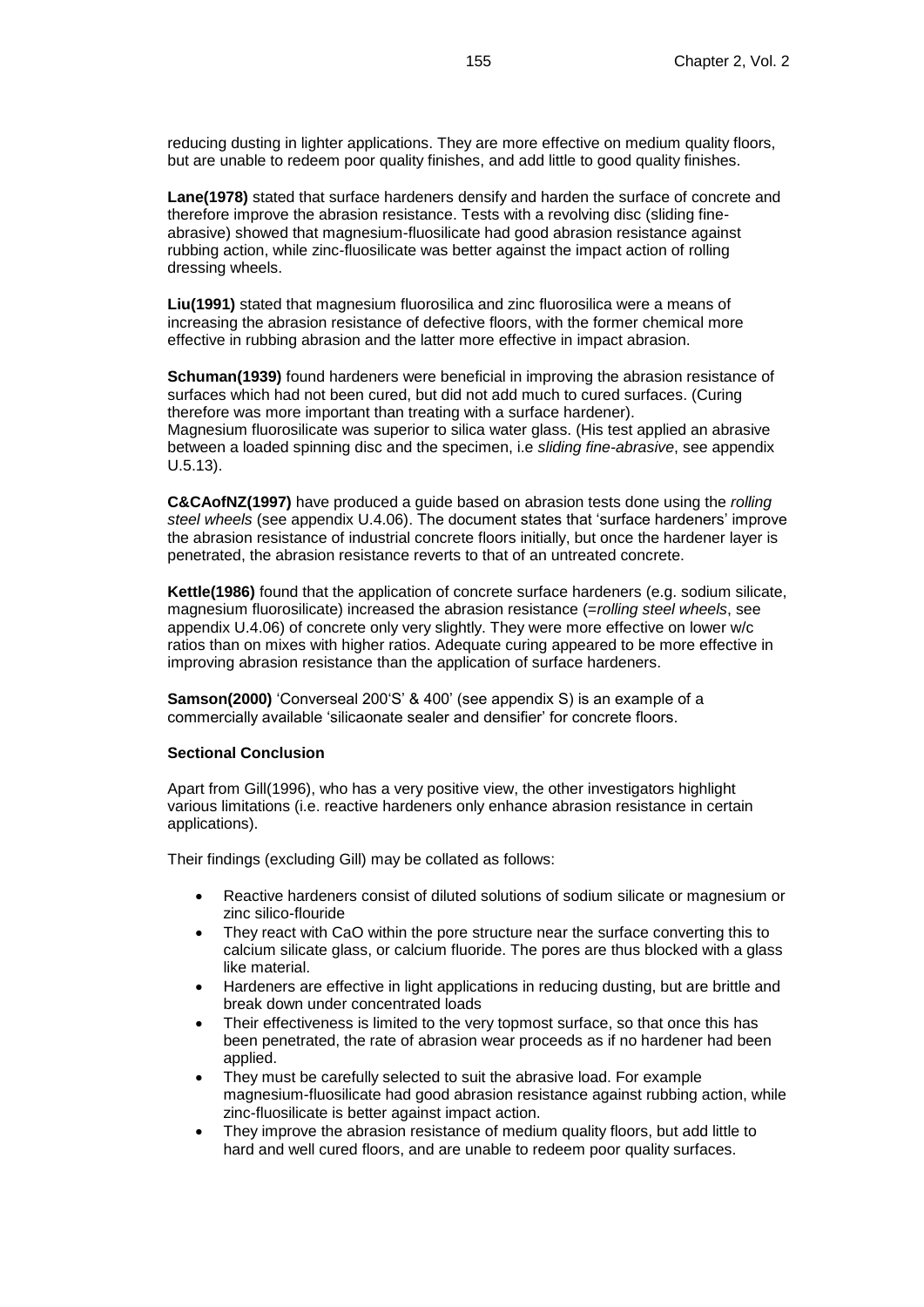### **2.6.5.2 In-Surface Sealers**

Low molecular weight sealers, which may be based on polyurethane, acrylic or epoxy resins, are capable of penetrating the pore structure of the surface mortar layer, so effectively sealing and strengthening the surface. The sealer materials are also resilient in nature and therefore provide support to the more brittle mortar structure. This resilience has a cushioning effect, resisting crushing breakdown [(Chaplin(1990)] that would otherwise translate into abrasion wear.

**Kettle(1986)** did abrasion tests using the C&CA apparatus [=rolling steel wheels*,* see appendix U.4.06] and found that in-surface sealers based on polymers in aromatic solvents, produced significant increases in abrasion resistance.

**Chaplin(1991)** found that in-surface sealers make a very substantial improvement to abrasion resistance (C&CA rolling steel wheels). Epoxy or polyurethane sealers are also used to upgrade defective surfaces. These are generally first prepared by a surface grinding operation to remove the soft, crazed or uneven material.

**Sadegzadeh(1986)** did abrasion tests using the C&CA rolling steel wheels and found very substantial reductions in wear for specimens treated with various in-surface sealers. The abrasion wear corresponding to a 20% solution of 'low molecular weight aliphatic isocyanate pre polymer based moisture curing polyurethane resin in aromatic solvents' was down to approximately 20% of that of the untreated surface. Similarly a 30% solution of a 'bisphenol A/F resin and blended polyamine hardener in aromatic solvents' performed almost as well, as did a '10% solution of fully reacted methyl methacrylate/ethyl acrylate copolymer in aromatic solvents'.

**TR34(1994)** recognises that resins such as polyurethane, acrylic or epoxy, in dilute form, penetrate the surface pore structure to toughen the mortar matrix. This improves resistance to crushing breakdown, but should not be considered as a substitute to an inherently strong mortar surface.

**Samson(2000)** 'Aqueous Sealer' (see appendix S) is an example of a commercially available 'acrylic polymer' sealer for concrete floors.

#### **Sectional Conclusion**

Resin based sealers of polyurethane, acrylic, or epoxy that are capable of penetrating the pore structure of the mortar surface substantially increase abrasion resistance. They toughen the mortar matrix and improve resistance to crushing breakdown from abrasive loads. It may be that they act as a secondary type of binder, so that even after the paste surrounding an aggregate particle has fatigued from repeated attack by an abrasive, the more flexible sealer within the pores still binds the particle.

### **2.6.5.3 Sealers for Resisting Water Penetration**

A third category of liquid applied treatments exists, developed primarily for resisting the penetration of water into structures. Although these sealers in themselves have no abrasion resistance, they may reduce abrasion wear indirectly by preventing or limiting rebar corrosion, freeze-thaw deterioration, etc. For example, it is sometimes desirable to seal concrete decks that are subject to both de-icing salts and abrasion wear, to keep the salt from the reinforcing. Many surface-protection options are available to prevent water from entering concrete. Waterproofing coatings or membranes can provide a complete barrier to water, but their impermeability can be a drawback because they trap within the concrete water that would otherwise evaporate. This leads to a build up in water vapour pressure that leads to debonding or even a breach of the sealer.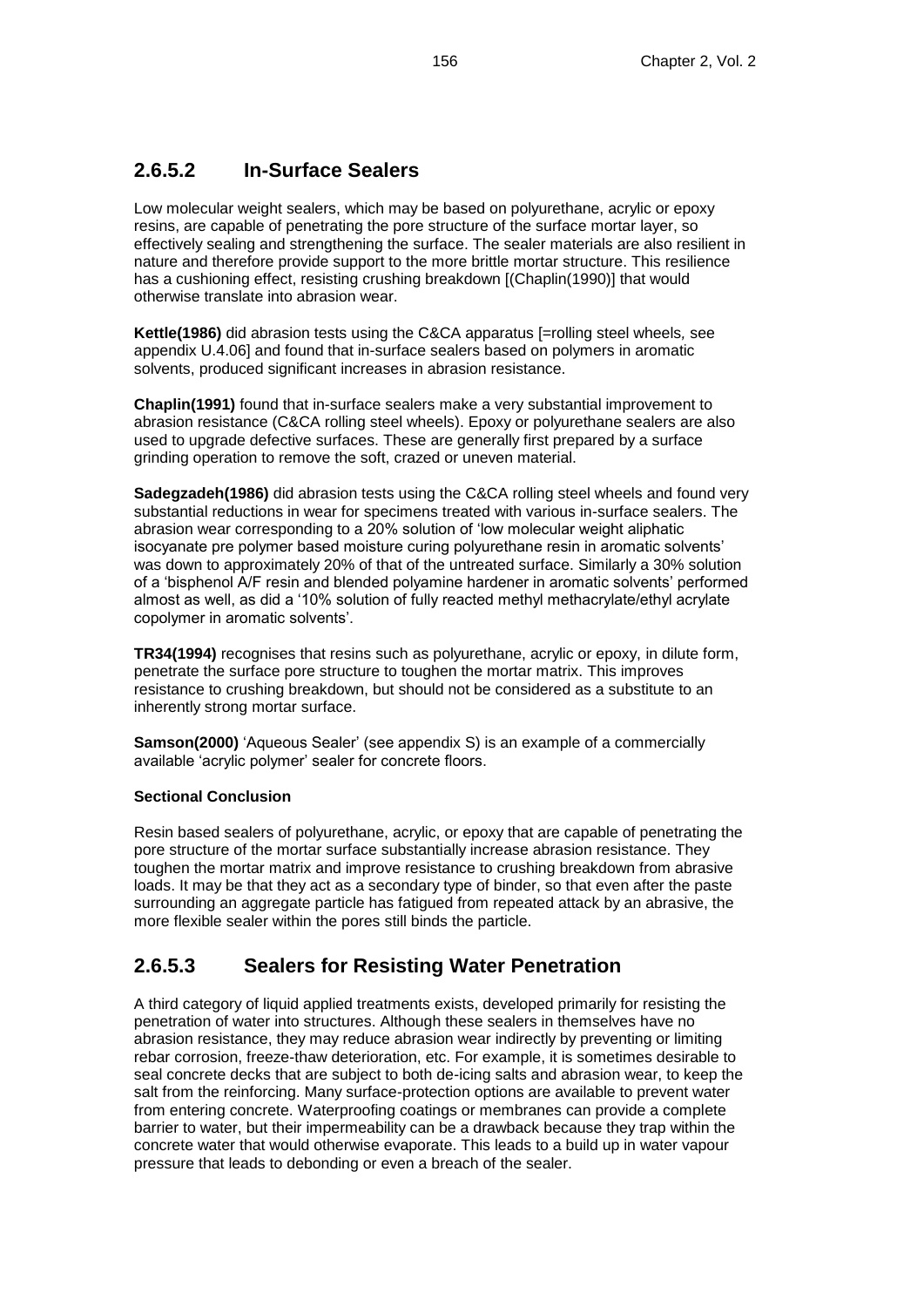Another option is to provide a sealer or clear water repellent that does not render the concrete impermeable. Such sealers resist water penetration while allowing the concrete to breathe.

**McGovern(2000)** Sealers can be broadly grouped into two categories: *film formers* and *penetrants*. This is an important distinction when choosing a sealer for concrete structures exposed to abrasion, such as bridge and parking decks, because film formers, in forming a barrier on the concrete *surface*, wear off under abrasion and can reduce skid resistance, and may be vulnerable to UV light. They are however capable of spanning small cracks, which penetrants are unable to owing to their small molecular size. Common film formers include acrylics, silicones, stearates and epoxies. (Epoxies offer excellent water resistance, but often have much lower-water vapour permeability relative to the other film formers, and should possibly therefore be classified as waterproofers).

Of the several generic classes of penetrants, only silanes, siloxanes, silicates, and siliconates can accurately be described as penerating sealers, and only silanes and siloxanes achieve significant penetration. (Silanes and siloxanes are part of the broad family of silicone-based water repellents).

Silanes and siloxanes are reactive penetrants. Instead of simply plugging the pores of concrete, they react and bond with the concrete to form a hydrophobic layer that repels water effectively while providing excellent breathability. Those containing an octyl or butyl alkyl group perform much better than those with methyl of ethyl groups.

Although silanes and siloxanes have similar water repellent abilities, silane molecules are smaller than siloxane molecules, so they penetrate deeper into the concrete, generally at least 2,5mm. Therefore they provide longer lasting protection to concrete exposed to abrasion. The higher the solid contents of silanes, the deeper the penetration and the better the performance.

**Tsur(1996)** describes a water based acrylic sealer which prevents absorption of stains, thus facilitation easy and low cost cleaning of the sealed surfaces. He explains that the sealing capability of the surface is maintained even with a degree of abrasion, since only the peaks of the protruding aggregate particles (together with any sealer covering the peaks) are abraded. This exposed aggregate is relatively impermeable, while the more permeable 'valleys' remain filled with sealer.

Tsur explains that a good surface sealer requires a combination of properties in order to function properly:

- very low viscosity in order to flow and spread on the surface, and get easily absorbed
- chemical and water resistance
- hard and durable
- UV and weather resistant
- Low cost

Various surface sealers have been classified in terms of these properties in table 2.2: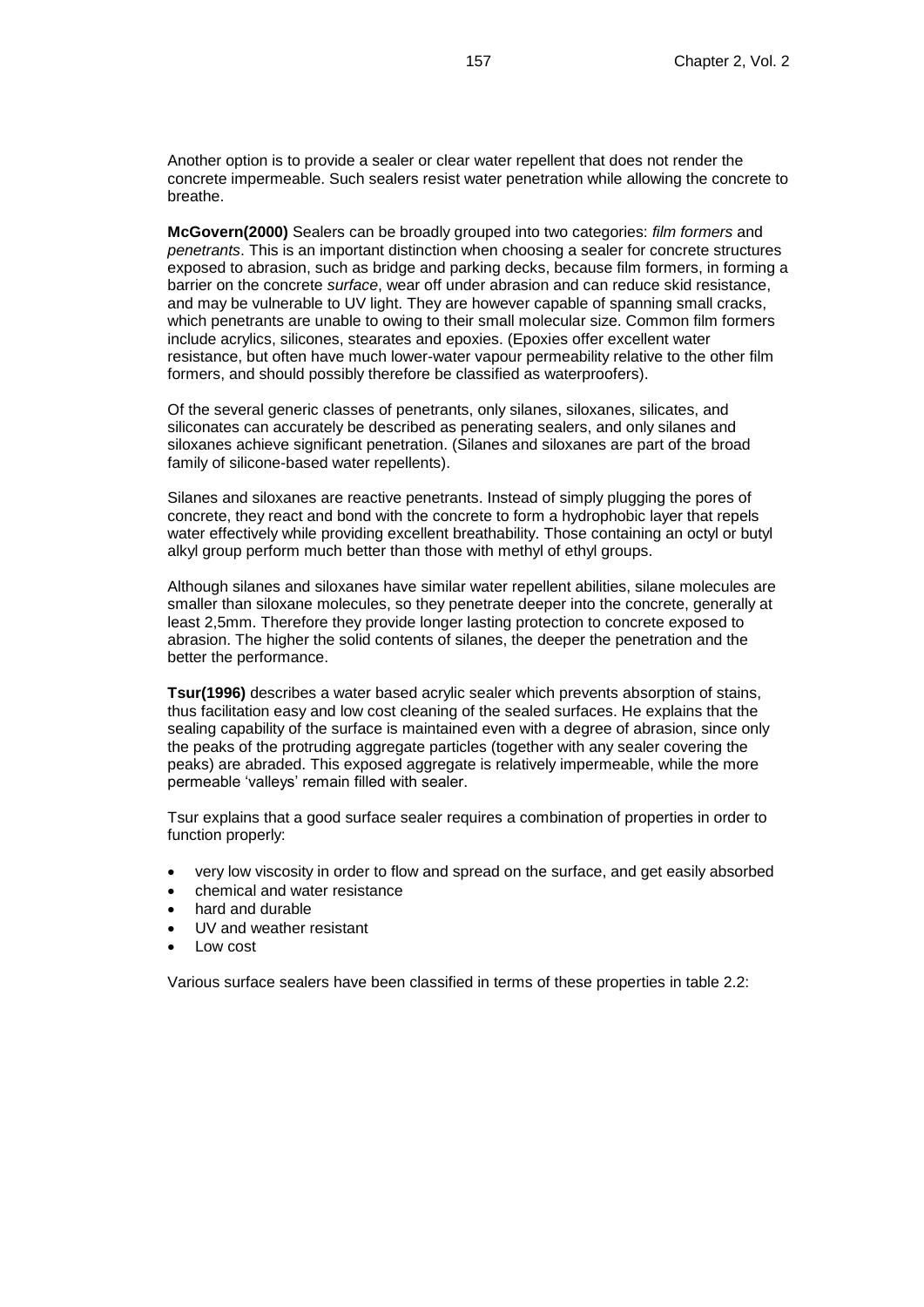| <b>Table 2.2 Relative Performance of Various Surface Treatments</b> |                  |                                     |                     |                                |           |  |  |
|---------------------------------------------------------------------|------------------|-------------------------------------|---------------------|--------------------------------|-----------|--|--|
|                                                                     | PROPERTY         |                                     |                     |                                |           |  |  |
| <b>MATERIAL</b>                                                     | Low<br>viscosity | Chemical<br>and water<br>resistance | Hard and<br>durable | UV and<br>weather<br>resistant | Low cost  |  |  |
| Epoxy (2 component)                                                 |                  | $++$                                | $++$                |                                |           |  |  |
| Polyurethane (2<br>component)                                       | $+ -$            | $\ddot{}$                           | $++$                | $+ -$                          |           |  |  |
| Acrylic (mono methyl<br>methacrylate)                               | $\ddot{}$        | $++$                                | $++$                | $++$                           |           |  |  |
| Chlorinated rubber<br>solvents                                      | +                | $+ -$                               | $^{++}$             | $\ddot{}$                      |           |  |  |
| <b>Acrylic solvent based</b>                                        | ÷                | $\ddot{}$                           | ÷                   | $\ddot{}$                      |           |  |  |
| Polyurethane water<br>based                                         | +                | $+ -$                               | $\ddot{}$           | $+ -$                          |           |  |  |
| <b>Acrylic Emulsion water</b><br>based                              | $\ddot{}$        | $\ddot{}$                           | $\ddot{}$           | $^{++}$                        | $\ddot{}$ |  |  |

**Samson(2000)** 'Siloxane Sealer' (see appendix S) is an example of a commercially available penetrating treatment for 'waterproofing' concrete surfaces.

## **2.6.5.4 Conclusion**

Liquid applied surface treatments vary considerably in performance according to type. Reactive hardeners are not as effective as in-surface sealers in improving the abrasion resistance of concrete surfaces, while the main use of sealers that resist water penetration is in limiting freeze/thaw deterioration.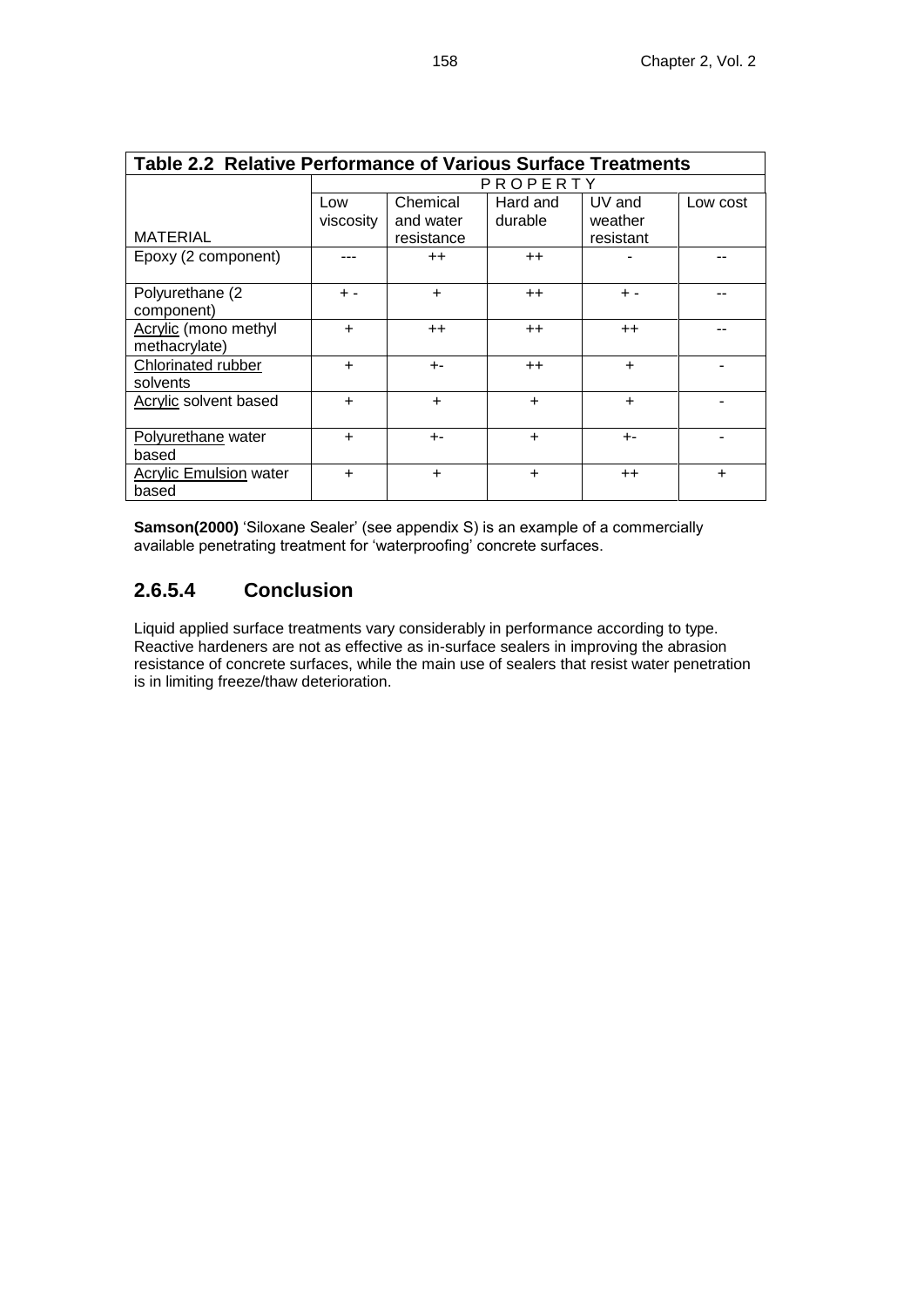## **2.6.6 Coatings and Sacrificial Coatings**

## **(a) Background**

**White(1997)** explains that of the 500,000 concrete bridge structures in the USA, some 200,000 are now classified as structurally or functionally deficient. This crumbling of the nation's infrastructure has necessitated cost effective methods of extending the lifespan of bridges, including various polymer overlays as sacrificial coatings.

Polymer concrete overlay systems have been used in the USA since the 1950s. The first systems were coal tar epoxies heavily broadcast with fine aggregates. These overlays had poor abrasion resistance to traffic and were relatively porous. Polyester resins, epoxy resins and methyl methacrylates were first used in the 1960s. While these systems had improved abrasion resistance, the early formations proved very brittle, especially at low temperatures, and therefore were susceptible to cracking. Moisture tolerant epoxies were introduced in the 1970s, offering much needed, long-term performance.

Abrasion resistance to traffic was the primary performance requirement for the early epoxy resins. Lower modulus, higher elongation, and 'flexibilized' epoxy resins were later developed for improved overall performance on bridge decks. These low modulus systems have proven to be very useful and forgiving in both application and performance in harsh conditions.

## **(b) Requirements of an overlay**

**Chaplin(1991)** In its simplest form this may consist of a 3mm to 4mm self levelling epoxy resin applied to a surface prepared by shotblasting. Although this type of system gives the concrete full protection against abrasion wear, an epoxy resin on its own, without the inclusion of a hard wearing aggregate, is likely to wear excessively in more abrasive conditions.

**Samson(2000)** 'Samtech High-Build Coating' (see appendix S) is an example of a commercially available epoxy floor coating' for concrete floors.

A successful overlay is dependant upon many factors. The resin binder and graded aggregate must be formulated to meet the abrasive loads of high traffic volumes, remain flexible in cold temperatures, not soften excessively at elevated temperatures, be impermeable to de-icing salts, and absorb a minimum of water.

**McGovern(1997)** Some sacrificial coatings are multi-layered. The lowest layer is a primer layer for adhesion to concrete, followed by a flexible base coat which serves as a waterproofing base capable of bridging and sealing small cracks and in so doing protect the concrete against aggressive chemicals or the near-surface reinforcing against de-icing salts. Next follows a wear coat consisting of a solution with a high solids content consisting of silica sand or equivalent. This may also serve as an anti-slip mechanism. Finally a top coating is applied.

Generally these multi-layered coatings are polymer systems consisting of polyurethane, epoxies, epoxy urethanes, polyureas. The solids used to resist abrasive forces are either silica sand, aluminium oxide (or silicon carbide) granules, or even rubber granules. It is important to achieve a relatively high solids content to minimize shrinkage effects. The requirements for these specifications are conveniently set out in ASTM C957 'Standard Specification for High Solids Content, Cold Liquid Applied Elastomeric Waterproofing Membrane with Integral Wearing Surface' and six areas are catered for:

- retension of flexibility in cold conditions
- retension of bond even where the concrete surface becomes saturated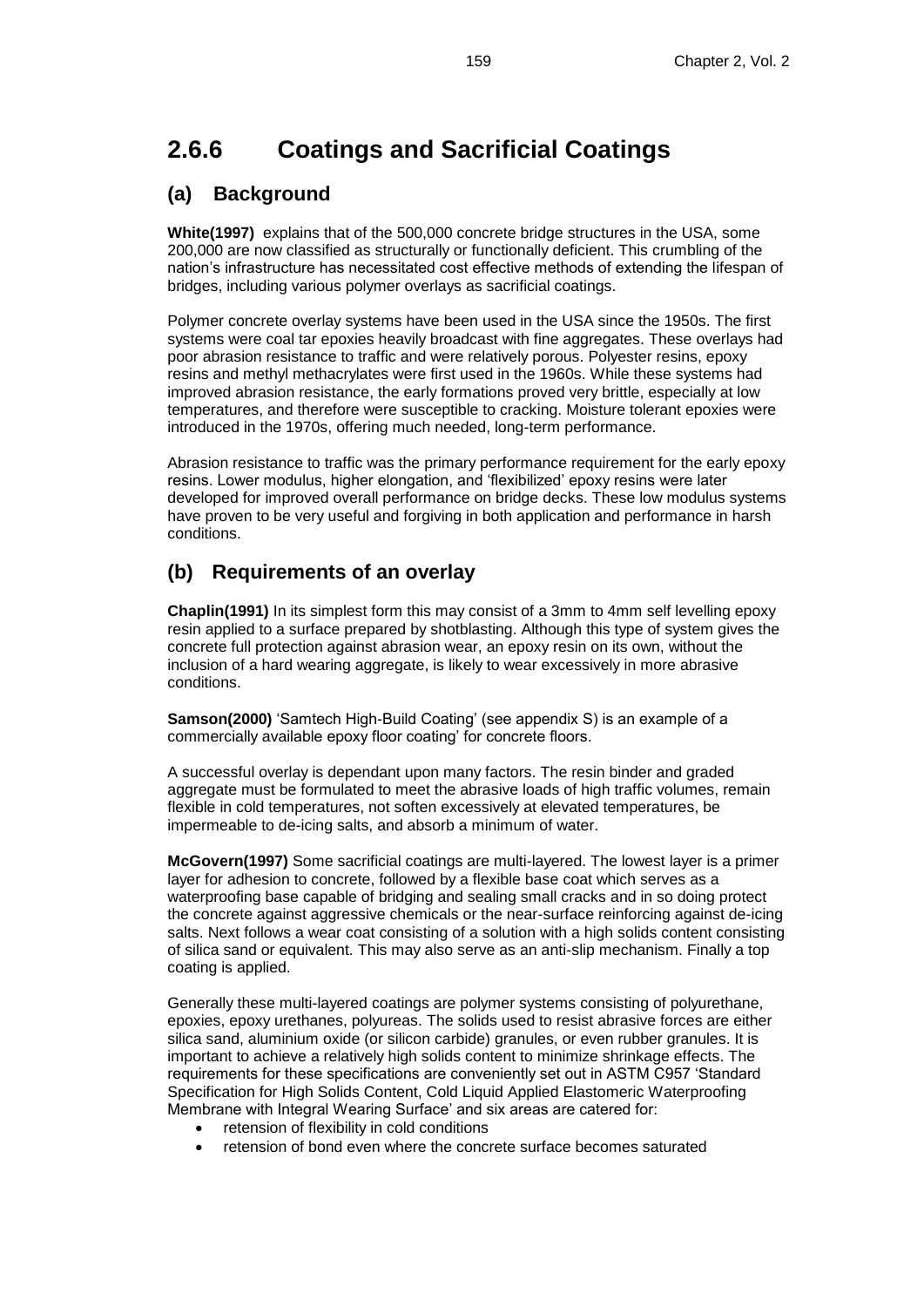- retension of tensile strength after exposure to aggressive chemicals
- U V Resistance
- abrasion resistance
- solids content a minimum of 60% is specified to limit shrinkage effects

Abrasion resistance is determined in terms of a modified ASTM C501, and the membrane system must not loose more than 500 mg when subjected to 1000 cycles of the CS-17 abrasion wheel using a 100kg weight.

## **(c) Performance of Various Coatings**

**Omata(1997)** did abrasion tests with pneumatic rolling studded tyres (see appendix 3.05) made to roll over specimens, and found that *methyl methacrylate (MMA)* resin mortar experienced approximately two thirds of the wear of a conventional 50MPa concrete specimen, and about one third of the wear of a fine gap graded asphalt specimen (to represent a high wearing asphalt pavement). Field test measurements at a site subject to chain tires and studded wheels revealed a wear of 0,67mm for the MMA surface compared to a wear of 4,5mm for the parallel Portland cement concrete section. (This work was initiated because flexible epoxy mortars used as overlays had failed to yield satisfactory results).

**Liu(1981)** found that mortars consisting of three or four parts of Ottawa sand mixed with different *resins (epoxy, furim, acrylic*) demonstrated excellent abrasion resistance according to (the forerunner of) ASTM C1138 [=*impacting steel balls* (mild), see appendix U.2.07]. They had an even better resistance than iron aggregate topping, but not quite as good as the *resilient polyurethane coats*, which showed virtually no wear. The polyurethane coats did however require very good surface preparation to prevent debonding. All coatings given above were far superior to vacuum treated concrete.

**Liu(1991)** reported that *paints* and coatings used to seal concrete surfaces and to protect the concrete from the attack of the environment of chemicals possess only limited abrasion resistance.

Some coatings, among them *vinyl and heavy rubber*, if properly bonded remain fairly resilient and effective in protecting concrete from abrasive actions.

Several types of surface coatings including *polyurethane, epoxy resin mortar, furan-resin mortar, acrylic mortar* have exhibited good abrasion resistance in laboratory tests.

**Siro(1991)** explains how a polymer impregnated surface can be further improved by applying additional coatings to form an exterior top coat of a desired thickness. The strength of the surface will then be a function of the depth and quality of the impregnated polymer in conjunction with the thickness, strength and deformation properties of the top coating.

He found, to illustrate the above, that a 3 component commercial polymer material applied to a final thickness of 2mm was very effective in reducing abrasion wear. After 700 revolutions of a three steel-wheel apparatus at 3kN/wheel (rolling steel wheels, see appendix 4.01), wear was measured at 0,05mm. Wear increased to 0,4mm when the thickness of the coating was reduced to 1mm. Without any coating the wear on the equivalent test surface was 2,5mm.

Siro explains that part of the reason why polymer coated surfaces perform so well is that the friction between a steel wheel and a polymer coating is much reduced relative to a concrete finish without the polymer. The abrasive forces that would normally apply from acceleration, deceleration and especially slewing and scraping are thus much lower.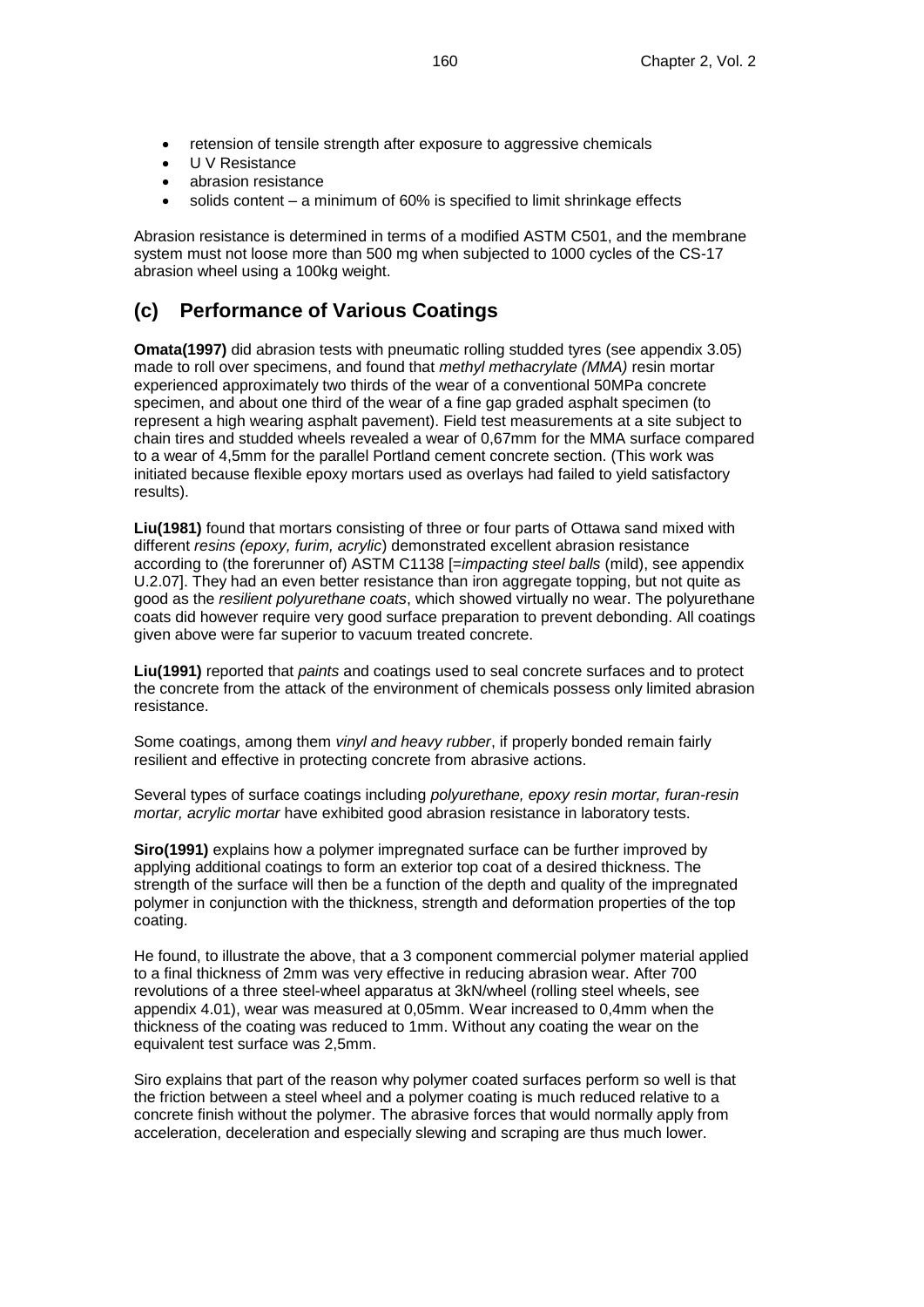#### **Discussion and Conclusion**

Sacrificial coatings are a useful way of upgrading concrete surfaces. They may be formulated to have excellent abrasion resistance. In the past polyester resins, epoxy resins and methyl methacrylates were widely used. The more recent emphasis on lower modulus, higher elongation, and 'flexibilized' epoxy resins are reported as being 'very useful and forgiving in both application and performance in harsh conditions by White(1997), but Omata(1997) found that flexible epoxy mortars used as overlays had failed to yield satisfactory results, and reverted back to the older methyl methacrylate technology, achieving very good results.

Perhaps the reason for their different views is that there are so many demands made on these coatings that compromises are inevitable in certain areas, which may not always be acceptable. For example it is expected of these coatings that the resin binder and graded aggregate must be formulated to meet the abrasive loads of high traffic volumes, remain flexible in cold temperatures, not soften excessively at elevated temperatures, be impermeable to de-icing salts, absorb a minimum of water, retain bond even where the concrete surface becomes saturated, retain tensile strength after exposure to aggressive chemicals, be U V resistant.

These coatings may either be in the form a single layer, a multi-coating, or a resin based mortar. Generally they are made from polyurethanes, epoxies, epoxy urethanes, polyureas, furims or acrylics.

Polyurethane coats are known to be resilient, and this makes them far superior in certain applications. Vinyl and heavy rubber, are also fairly resilient and effective. On the other hand paints and coatings used to protect the concrete from chemicals possesses only have limited abrasion resistance.

The old adage 'prevention is better than cure' applies to concrete surfaces as well. This can be achieved by ensuring that the concrete has a low w/b, a low air voids content, is made with hard aggregates, receives good curing, etc. However, if these 'preventative' steps were not taken, then the application of a suitable sacrificial coating may be a practical 'cure'.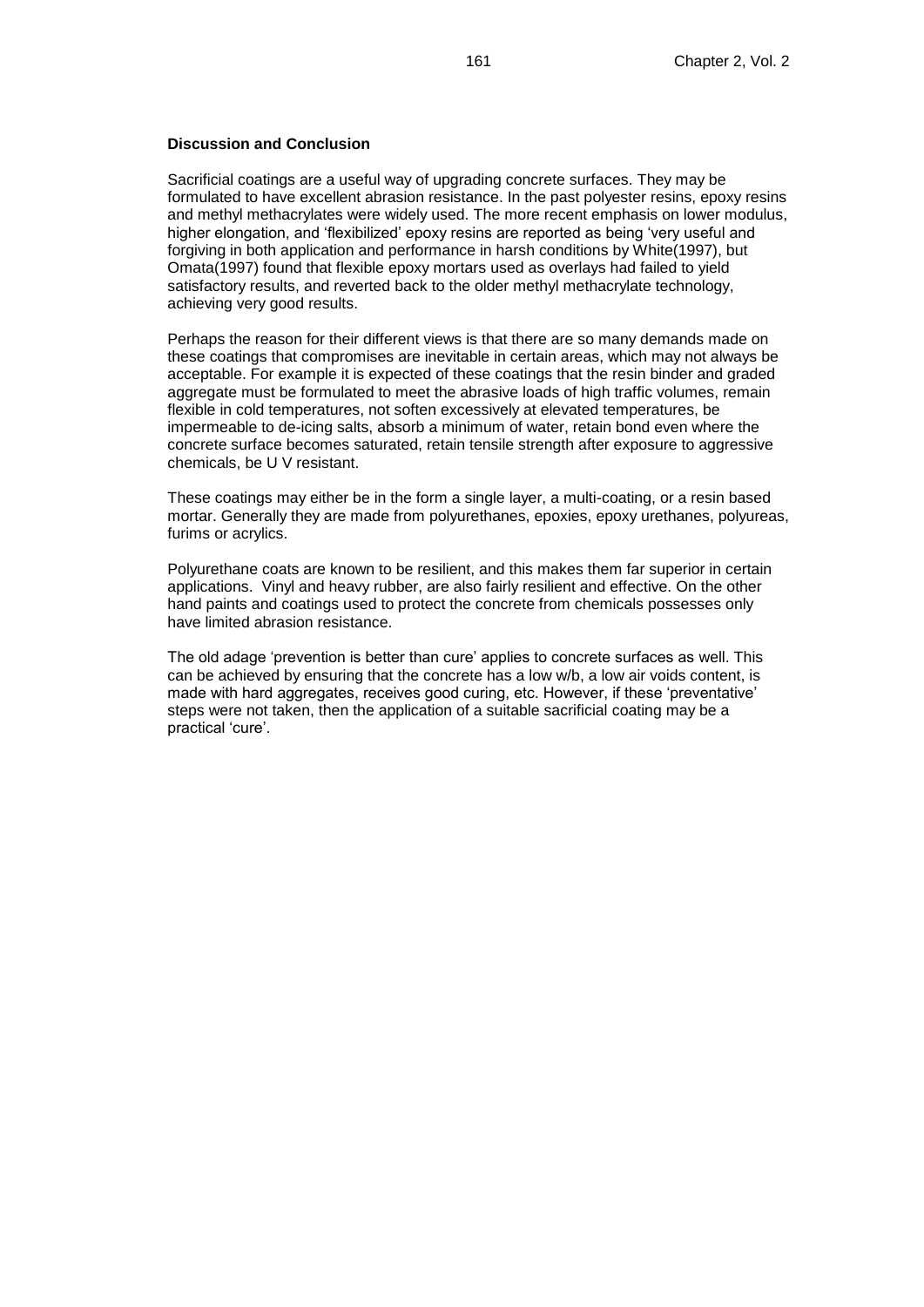## **2.6.7 Polymer Impregnated Concrete and Coatings**

The mechanisms whereby polymers improve abrasion resistance in polymer modified concrete were discussed in 2.2.1.2.6. Polymer impregnated concrete (PIC) will also assume some of these benefits. For example polymer impregnation will reduce capillary pores by means of a secondary polymer-matrix within the primary cementitious system, and in so doing densify and improve the paste microstructure. However, other benefits of polymer modified concrete will not be imparted to polymer impregnated concrete, since the mortar is generally hard by the time the impregnation process is done. These include such aspects as improved compaction, a more even dispersion of the cement particles, and a great reduction in the size of the crystals formed throughout the polymer cement matrix, such as calcium hydroxide crystals, allowing a more dense microstucture than that of the conventional concrete.

It seems logical that polymer modified concrete will benefit a relatively porous medium quality concrete more than a high strength concrete with a very refined pore structure. (Poor quality very porous concretes are probably beyond redemption). Its main use, it seems, is therefore corrective, i.e. improving the abrasion resistance and toughness of marginal surfaces.

**Lane(1978)** reported that polymer impregnated concrete had improved abrasion resistance.

**Fukuda(1984)** did abrasion tests using a chain fitted wheel (same as seen in appendix U3.05 except that chains are fitted to the tyres). He found that abrasion wear in polymer impregnated paving was  $1/5$ <sup>th</sup> that of asphalt, and  $\frac{1}{2}$  that of conventional cbp concrete. Similar ratios were obtained in field trials. The PIC blocks had only abraded 0,6mm after one winter.

A word of caution is that even the best impregnating agents will not penetrate adequately or adhere to the surface if the surface has not been properly prepared. Clean and open capillary pore passages enable the polymers to infiltrate to some depth beneath the surface.

**Horiguchi(1994)** did abrasion testing using several different methods, including rolling dressing wheels, rolling steel balls, and bouncing steel balls in water. He found that in all cases PIC had improved abrasion resistance, but that the degree of improvement largely depended on the type of abrasion test; respectively the PIC samples had improved abrasion relative to the untreated concrete by a factor of 31%, 119%, and 740%.

The magnitude of this range in improvement indicates that PIC will be very affective in certain applications, and only make marginal improvements in others. Therefore it is important to correctly assess the expected or prevailing abrasive conditions and choose an abrasive test that will correctly simulate such conditions.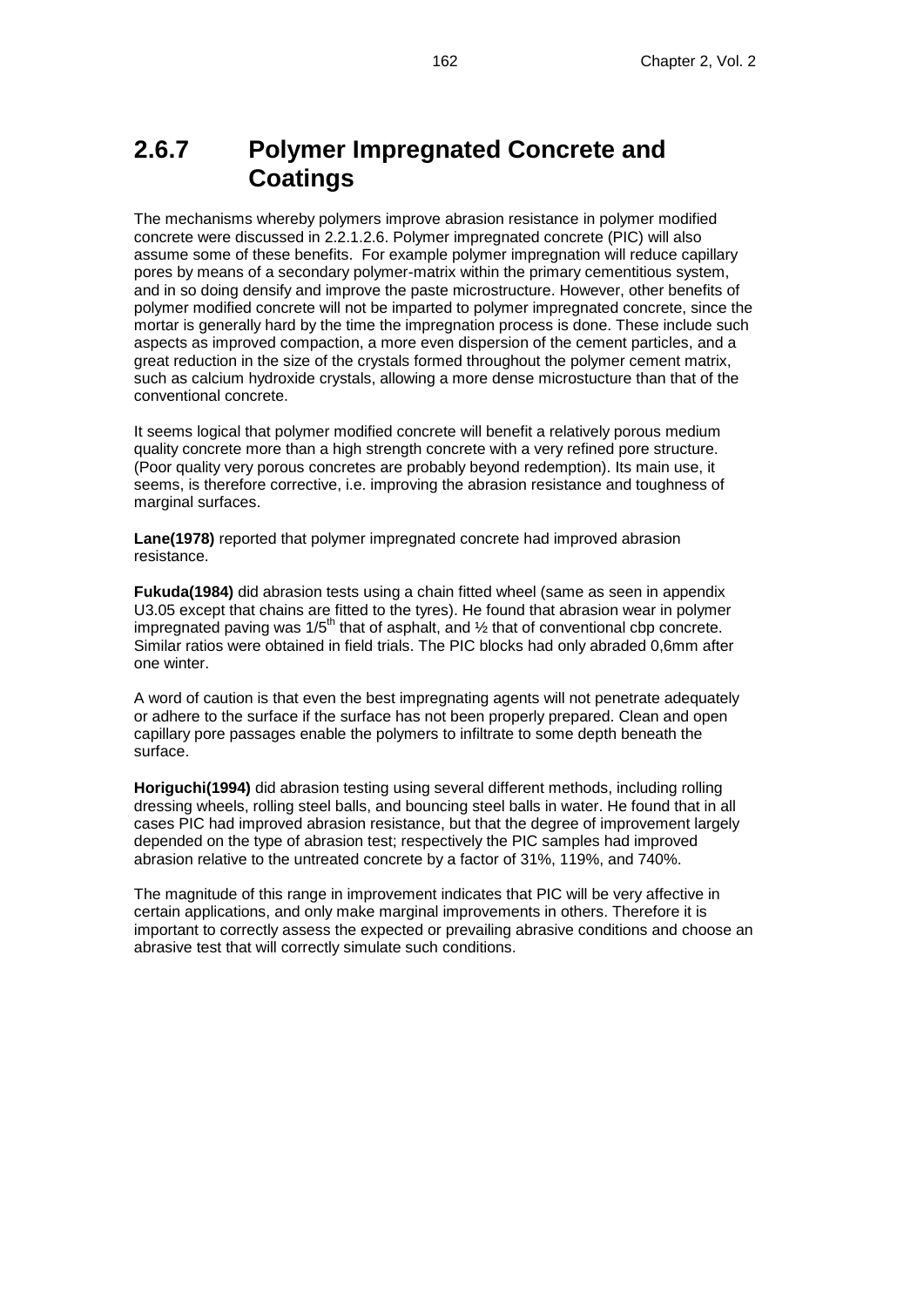## **2.6.8 Surface Grinding**

The concept of surface grinding, evolved in Scandinavia, is used as an alternative to power finishing. This means that the construction crew do not need to spend many hours after casting with power floating and power finishing. Instead the surface is merely covered with polythene sheeting, or suitable cured in some or other way for several days. Surface grinding of the top few millimetres commences when the concrete has matured sufficiently to withstand the plucking out forces of the grinder's carborundum pads. Thus the relatively soft surface layer is removed, exposing the new ground surface consisting of hard aggregate interspersed in a paste which itself has much improved abrasion resistance.

**Chaplin(1990)** reports that, compared to power finishing, surface grinding yields an equivalent hardness in low or high grade concretes, but is not as good in medium grades.

**Siro(1991)** found that grinding improved the abrasion resistance of a floor beyond what could be expected merely from removing the inferior surface layer. He states that it is the smoothness of the newly ground surface which causes significantly reduced friction relative to an otherwise worn or unground surface. This is borne out by the fact that the newly ground surface is slow to wear at *first*. [Siro used an abrasion test consisting of rolling steel wheels revolving in planetary motion, each with a load of 3 kN (see appendix U.4.01). As the wheels penetrated the softer mortar component would have been abraded preferentially, resulting in an undulating surface with increased impact effects. This explains the increased rate of wear at increased depth].

Surface grinding may also be seen as an ideal first step in the preparation of a surface for a liquid applied surface treatment or a sacrificial coating.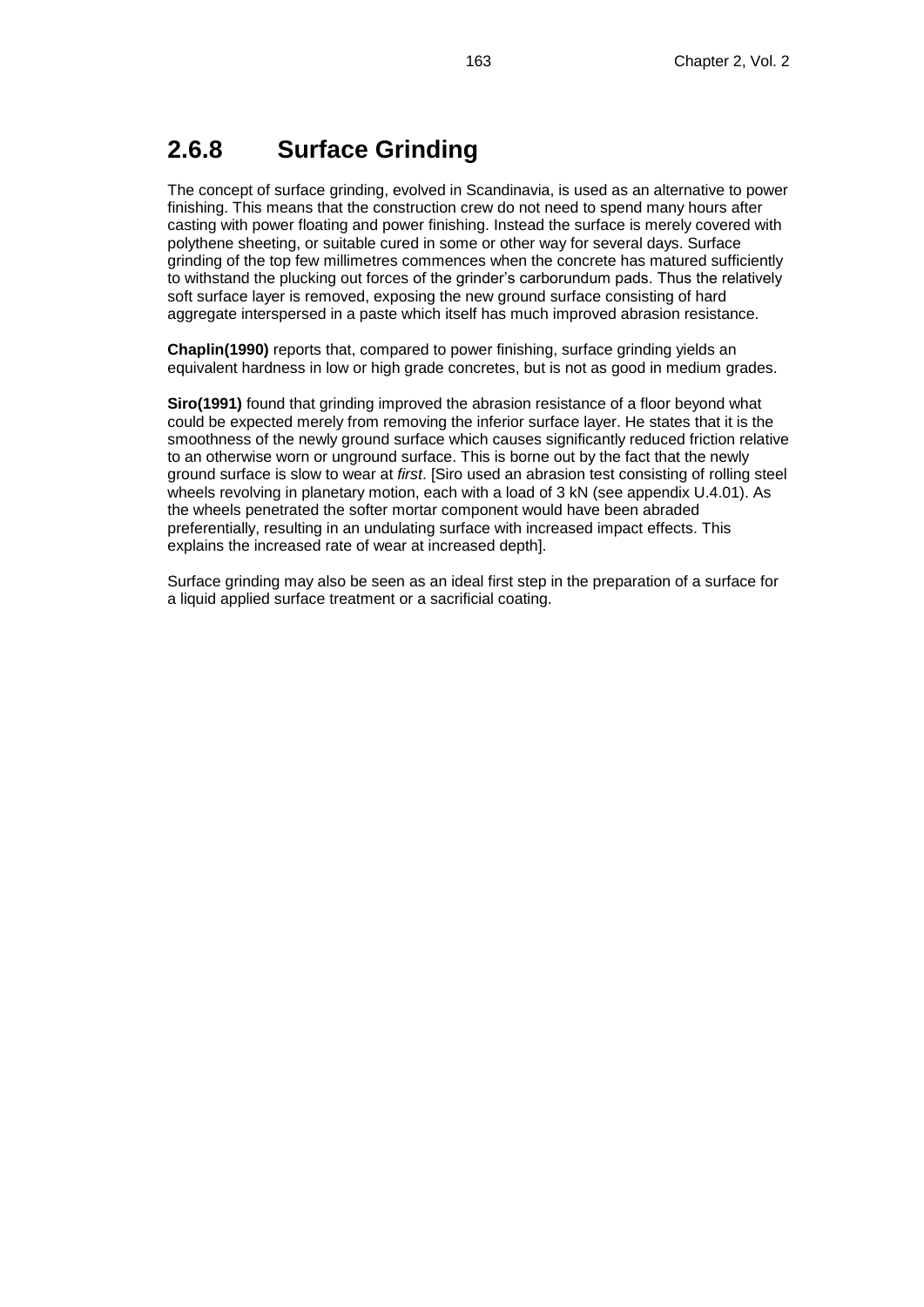## **2.6.9 Relative Effectiveness of Various Surface Treatments**

From the literature reviewed here it is possible to make some limited and generalised judgements of the relative effectiveness of certain surface treatments, within a particular group. For example, it is possible to rank the various different types of dry shake, but it is not possible to say if they are superior to sacrificial coatings, or grinding, or polymer impregnation.

A tentative ranking is set out below using the findings of the foregoing investigators:

#### **2.6.9.1 Ranking of Surface Treatments**

- (a) Dry shakes: Metalic shakes may be considered superior to non-metalic, although the difference is sometimes minimal, depending on the formulations and finishing processes. Of the non-metalic shakes, synthetic shakes are superior to natural aggregates, and in this grouping quartz is harder than natural sand/silica. Cement shakes come last.
- (b) Fresh on fresh toppings: The same comments made for dry shakes apply here, in that the ranking will depend on the hardness of the materials selected. However it may be said that fresh on fresh toppings can withstand greater impact and abrasion loads relative to dry shakes, given their extra thickness.
- (c) Conventional overlays: Ranking will go according to material selection, as well as construction process.
- (d) Tiling: Very variable depending on the tile used. However a hard-wearing tile is probably comparable to a metallic dry shake, while concrete tiles may perform no better than a 'cement shake' floor, or worse.
- (e) Liquid applied surface treatments: Clearly in-surface sealers (e.g. polyurethane, acrylic or epoxy resins) are superior to reactive hardeners. Amongst the hardeners, zinc or magnesium silico-fluorides appear to perform better than sodium silicates.
- (f) Sacrificial coatings: Coatings incorporating hard wearing aggregates will have superior abrasion resistance, particularly when combined with some hardwearing epoxy resins. On the other hand a polyurethane coating can be made so resilient that it clearly outperforms all other coatings in certain applications.
- (g) Polymer impregnated concrete: This is generally done to correct a problematic surface. Not much information was found in the literature.
- (h) Grinding: The abrasion resistance achieved will depend on the hardness of the aggregate and cement paste at the corresponding depth. Grinding is capable of rendering hardnesses similar to repeated power trowelling.

**Chisholm(1994)** used the *rolling steel wheels* of a test developed at the C&CA (see appendix U.4.06) to do abrasion tests on surfaces incorporating various dry shakes, some liquid surface treatments, and some additives. The results are comparable as the same finishing technique and curing was applied. Relative to the untreated control slab, the performances of the various treatments are ranked in table 2.6.

It would be most useful to have a performance index of *all* the various surface treatments mentioned in this section, together with an indication of their relative costs. This would be a substantial undertaking, given that a range of abrasion tests should be used, and that there are many processes and materials available. Nevertheless Chisholm's data, although limited, does give some indication of the relative performances across group boundaries.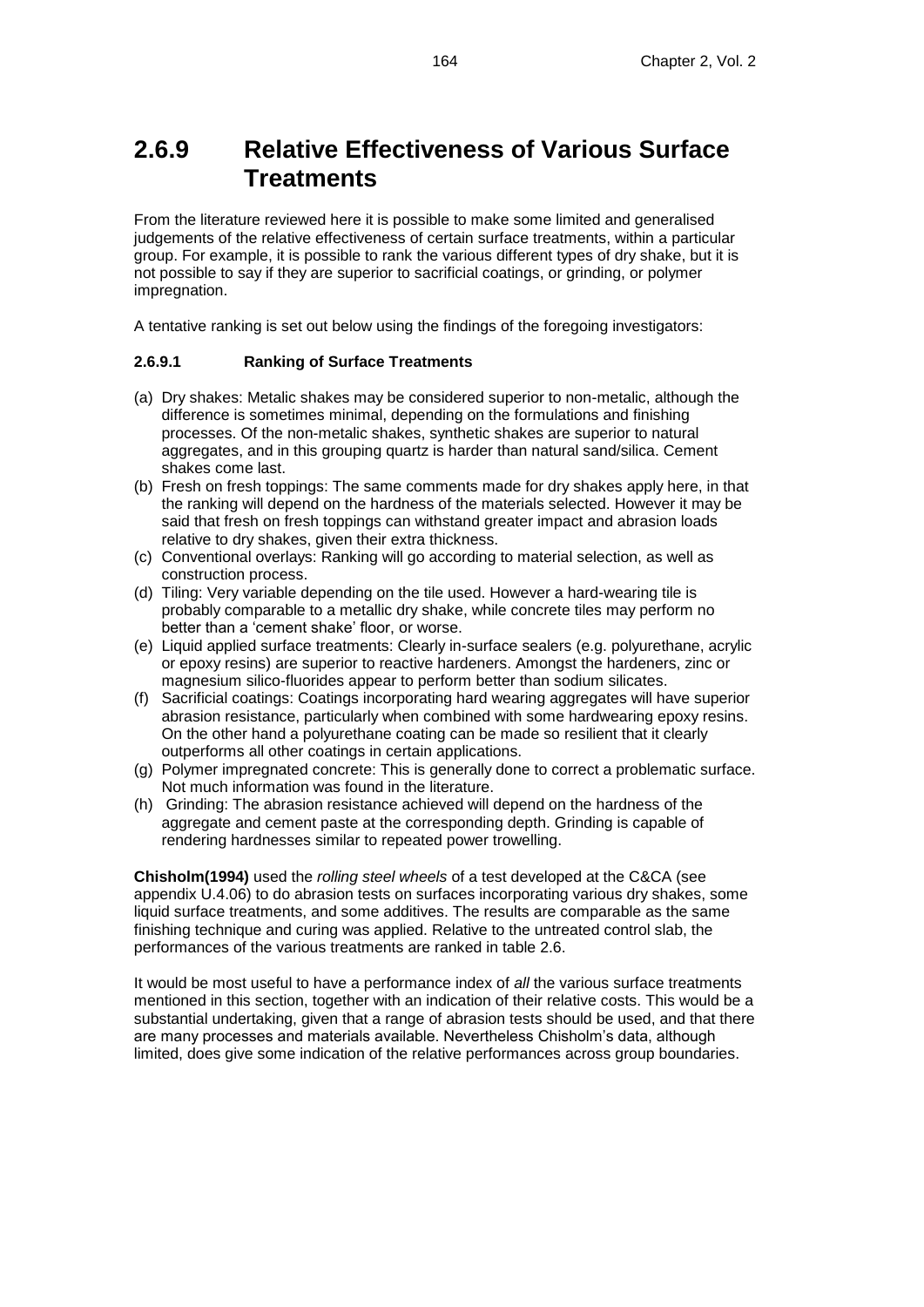**Comment:** Broadly speaking it may be said that in-surface sealers perform better than dry shakes. It appears from the above that epoxy and polyurethane in-surface sealers perform best, even better than metallic dry shakes. However, while this may be the case for the relatively mild action of the steel wheel abrasion test used by Chisholm, an entirely different result may emerge for a more severe loading, which may include a degree of impact. Metallic dry shakes and toppings are known to perform very well in these situations.

| Table 2.6 % Abrasion of Various Surface Treatments relative to Untreated<br><b>Concrete</b> |        |                   |  |  |  |
|---------------------------------------------------------------------------------------------|--------|-------------------|--|--|--|
| Epoxy                                                                                       | 1.5%   | In-surface sealer |  |  |  |
| Polyurethane                                                                                | 1.5%   | In-surface sealer |  |  |  |
| Metalic aggregate dryshake                                                                  | 14.3 % | <b>Dryshake</b>   |  |  |  |
| Metallic aggregate topping                                                                  | 21.4 % | Topping           |  |  |  |
| Natural aggregate dryshake                                                                  | 42.8%  | Dryshake          |  |  |  |
| Ethyl acrylate                                                                              | 50 %   | In-surface sealer |  |  |  |
| Sodium silicate                                                                             | 50 %   | Reactive hardener |  |  |  |
| Silica fume concrete                                                                        | 57.1 % | Cement extender   |  |  |  |
| Polymer modified concrete                                                                   | 71.4%  | Additive          |  |  |  |
| Steel fibre                                                                                 | 71.4 % | Additive          |  |  |  |

Polyurethane sealers, while seen to perform very well here, are generally not UV stable.

As expected the natural aggregate dry shakes do not perform as well as the metallic shakes.

Reactive hardeners perform well for a short period, but soon fatigue and break down under the action of the rolling steel wheels.

Additives such as silica fume and polymers show relatively minor improvements in abrasion resistance.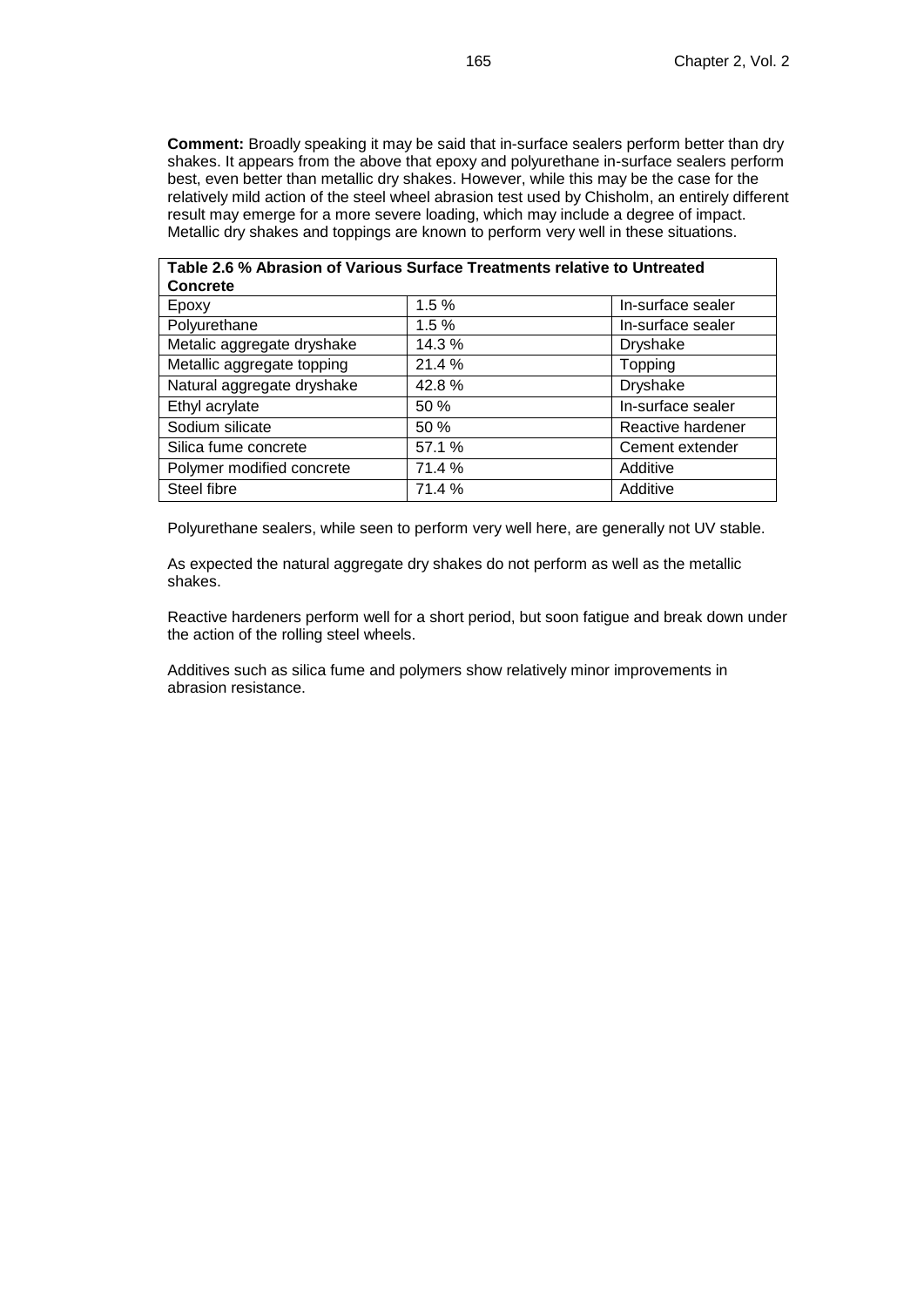# **2.7 Fibres**

Severe forms of abrasion result in cracking. It therefore seems logical that the inclusion of tensile reinforcement in the form of steel and other fibres in the mix may prevent or reduce such cracking. The investigations of various authors who studied the effect of fibre addition on abrasion resistance are now considered under two headings that represent different points of view:

## **2.7.1 Fibres Reduce Cracking**

According to Newman(1997a) the mode of compressive strength failure is by crack initiation followed by progressive crack propagation as strains increase. Generally this process of crushing is accompanied by lateral dilation.

Fibres (of significant tensile strength) spanning the potential zones of crack initiation and development will slow down the rate of crack-widening, and consequent crack-lengthening. In particular the post-cracking behaviour of fibre reinforced concrete (depending on the ductility of the fibre) is vastly superior to that of normal concrete, which rapidly loses the ability to support load after the peak crushing stress has been reached.

Severe forms of abrasion involving impact and high local compressive stresses will experience various degrees of cracking. These may include Hertzian cone cracks, lateral cracks, and axial cracks; these various crack types are discussed in chapter 3, but clearly the tensile strength of the concrete which may be enhanced with fibres plays an important role in severe abrasion.

The effectiveness of various fibres in a number of applications is now considered.

## **(a) Steel fibres**

**Fwa(1990)** did abrasion tests by loading 100mm cubes into a LA abrasion machine (=*impacting steel drum*, see appendix U.1.01), resulting in deep wear from impact, sliding, rubbing. Keeping w/c and a/c constant, he found that after 2000 revolutions the cubes made with 0,5 % steel fibre had a 2% less wear, whereas those made with 1 % fibre had 9% less wear. [The LA abrasion test imparts a high degree of impact upon the tumbling cubes resulting in considerable cracking and loss of material. Steel fibres serve to limit the growth of these cracks, and also keep the cracked material connected to the uncracked material for some time. Steel fibres are known to improve the post-failure characteristics of concrete, in effect transforming a brittle material into one that has a degree of ductility].

**Malhotra(2000)** used the *rolling steel balls* of the ASTM C779 Proc C test (see appendix U.2.12) to determine the seven year abrasion resistance of concrete slabs in arctic tidal zones. He found that concretes made with steel fibres; (50mmx0,5mm low carbon cold drawn steel fibres with hooked ends) had **superior abrasion resistance** relative to companion test specimens without fibre. The same trend was generally observable with compressive strength.

**Nanni(1989)'s** conclusions were mixed. On the one hand he observed that roller compacted pavement surfaces subject to vehicular traffic appeared to manifest *less scaling* when steel fibres were present. On the other hand *abrasion testing* (=*rolling steel balls* to ASTM C779 Proc C) *did not discriminate between plain and fibre concrete.* Fibres used in his programme included 30mmx0,5mm hooked end drawn wire; 25mmx0,2mm straight slit sheet; 25mm x 0,42mm crimped slit sheet; and 19mm long fibrillated polypropylene bundles.

[A possible explanation for the negligible contribution of the fibres in Nanni's abrasion is: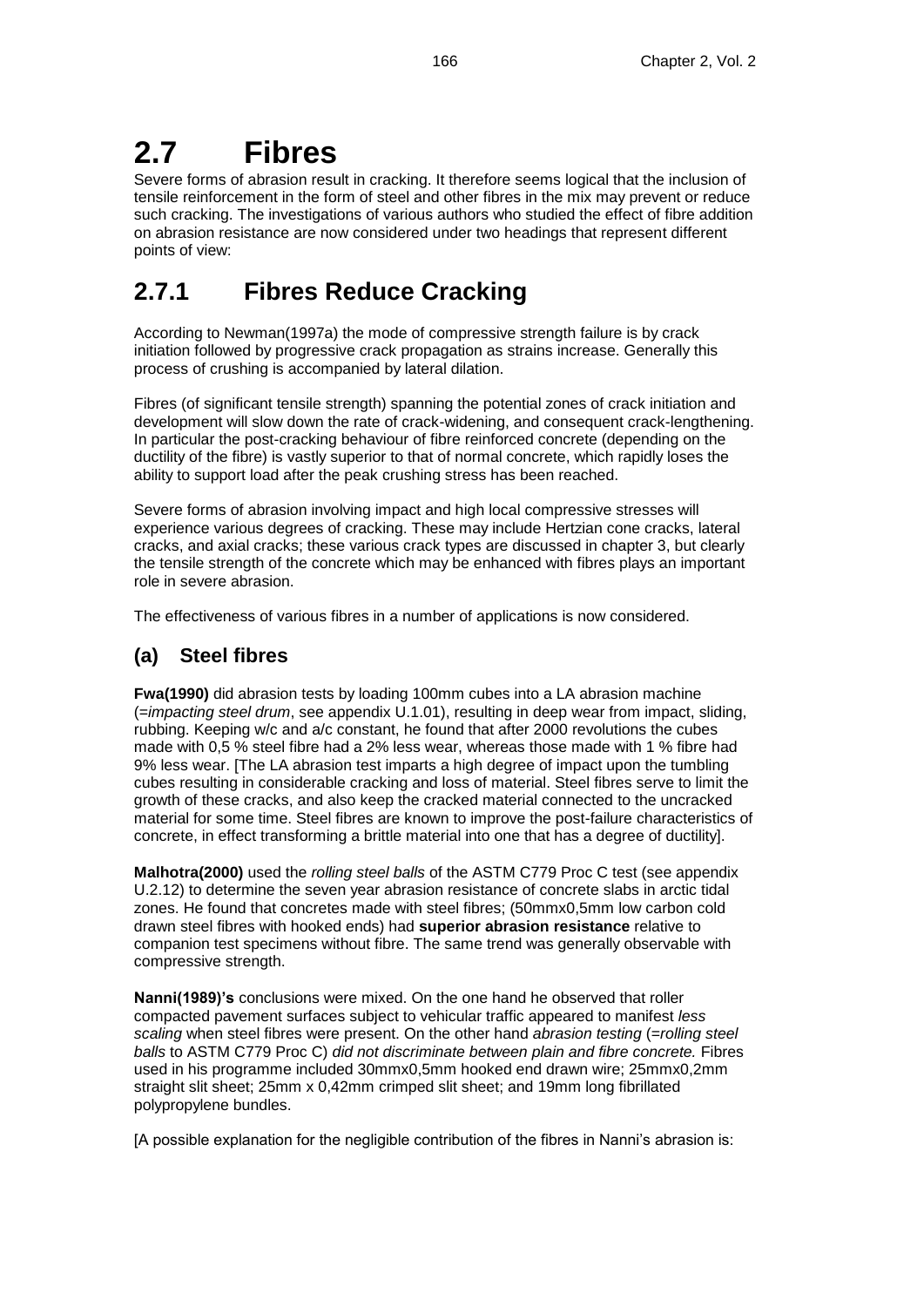Brittle surfaces subject to loads beneath spherical steel balls undergo 'Hertzian core cracks'. (see figure 3.8 in chapter 3). This type of cracking is likely in the early stages of the ASTM C779 Proc C test. However, the tensile strains leading to these cracks are relatively low, so that the corresponding tensile force developed in the fibres is relatively insignificant, and therefore does not make a material difference].

It is interesting to note that Malhotra and Nanni both used the same abrasion test, but came to different conclusions. Possible reasons for this are differences in:

- the bond strength of the paste
- length of the fibres
- diameter of fibre
- special anchorage effects
- material of fibre
- proportion of fibre used

### **(b) Carbon fibres**

Carbon fibres have also been shown to improve abrasion resistance. They have exceptionally high tensile strength, which allows them to be made to a very small diameter, and this allows a very high aspect ratio that in turn translates into a good non pull-out characteristic. Therefore those fibres spanning the zone of potential or actual cracking will inhibit crack development and consequent loss of material, and this is borne out by Shi.

**Shi(1997)** found that the addition of carbon fibres to a latex mortar reduced the abrasion wear from 0,161mm to 0,096mm (ASTM C944, *rolling dressing wheels*, see appendix U.3.09].

Above, limited evidence was presented to show that fibres improve abrasion resistance. Some equally limited evidence is now considered that comes to the opposite conclusion.

## **2.7.2 Fibres are Ineffective or Increase Cracking**

Where fibres have a low *aspect ratio*, and therefore have a tendency to slip or pull-out, their inclusion into concrete, far from inhibiting crack development, may actually provide sites for additional crack initiation once the concrete-to-fibre bond has been broken. Some investigators have concluded that steel fibres either make no improvement, or accelerate deterioration from abrasive effects.

**Doulgeris(1996)** found that steel fibres generally made no difference to abrasion resistance, unless they had a low aspect ratio, in which case they reduced abrasion resistance.

**Liu(1991)** stated that steel fibres in mixes tended to reduce abrasion resistance.

In 1992 the writer conducted a number of impact experiments on cubes of lightweight concrete that were reinforced with steel and polypropylene fibres. Invariably there was similar or more mass loss for the fibre reinforced cubes compared to the equivalent unreinforced cubes. There was a marked loss of material as the % of fibre was increased beyond a certain threshold.

Another handicap that fibres will have in inhibiting cracking is that only those fibres that are normal to the plane of the crack work efficiently in preventing crack growth. Fibres that are in the same plane as the crack (representing the other two directions), contribute nothing towards inhibiting crack propagation, and may well provide sites for crack initiation. It may therefore be stated that approximately only one third of fibres will contribute to crack